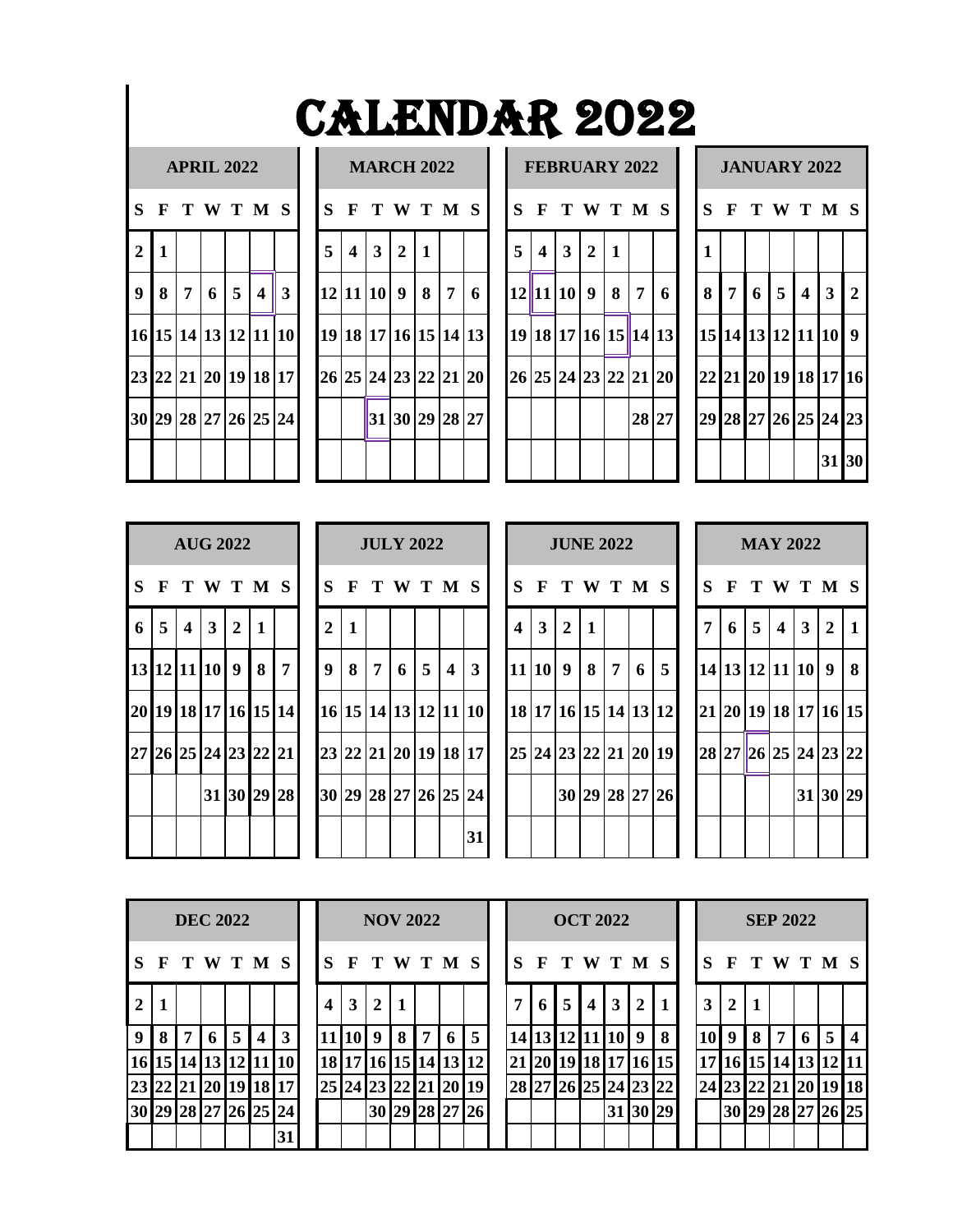### $Ar因$  **April**

| S                       | F                       | T                       | W                | <sup>T</sup>            | $\mathbf{M}$            | S                       |
|-------------------------|-------------------------|-------------------------|------------------|-------------------------|-------------------------|-------------------------|
| $\mathbf{1}$            |                         |                         |                  |                         |                         |                         |
| 8                       | 7                       | $\boldsymbol{6}$        | 5                | $\overline{\mathbf{4}}$ | $\overline{\mathbf{3}}$ | $\overline{\mathbf{c}}$ |
| 15                      | 14                      |                         | 13 12            | 11                      | 10                      | 9                       |
| 22                      | 21                      | 20 <sup>1</sup>         | 19               | 18                      | 17                      | 16                      |
| 29                      | 28                      |                         | 27 26 25         |                         | 24                      | 23                      |
|                         |                         |                         |                  |                         |                         | 30                      |
|                         |                         |                         | August           |                         |                         |                         |
| S                       | F                       | T                       | W                | T                       | M                       | S                       |
| 5                       | $\overline{\mathbf{4}}$ | $\overline{\mathbf{3}}$ | $\overline{2}$   | $\mathbf{1}$            |                         |                         |
| 12                      | 11                      | $\overline{10}$         | $\boldsymbol{9}$ | 8                       | 7                       | 6                       |
| 19                      | 18                      |                         | 17 16            | 15                      | 14                      | 13                      |
| 26                      | 25                      | 24                      | 23               | 22                      | 21                      | 20                      |
|                         |                         | 31                      | 30               | 29                      | 28                      | 27                      |
|                         |                         |                         |                  |                         |                         |                         |
|                         |                         |                         | <b>)ecember</b>  |                         |                         |                         |
| S                       |                         |                         | F T W T M        |                         |                         | S                       |
| $\overline{\mathbf{c}}$ | $\mathbf{1}$            |                         |                  |                         |                         |                         |
| 9                       | 8                       | 7                       | 6                | 5                       | $\overline{\mathbf{4}}$ | 3                       |
| 16                      | 15                      | 14                      | 13               | 12                      | 11                      | 10                      |
| 23                      | 22                      | 21                      | 20               | 19                      | 18                      | 17                      |
| 30                      | 29                      | 28                      | 27               | 26                      | 25                      | 24                      |
|                         |                         |                         |                  |                         |                         | 31                      |

|                         |                         |                         | <b>March</b>    |                         |        |                         |
|-------------------------|-------------------------|-------------------------|-----------------|-------------------------|--------|-------------------------|
| S                       | F                       | T                       | W               | T                       | M      | S                       |
| $\overline{\mathbf{4}}$ | $\overline{\mathbf{3}}$ | $\overline{\mathbf{c}}$ | $\mathbf{1}$    |                         |        |                         |
| 11                      | 10                      | 9                       | 8               | $\overline{7}$          | 6      | 5                       |
| 18                      | 17                      | 16                      | 15              | 14                      | 13     | 12                      |
| 25                      | $\overline{24}$         | 23                      | 22              | 21                      | 20     | 19                      |
|                         | 31                      | 30                      | 29              | 28                      | 27     | 26                      |
|                         |                         |                         |                 |                         |        |                         |
|                         |                         |                         | <b>July</b>     |                         |        |                         |
| S                       | $\mathbf F$             | T                       | W               | T                       | M      | S                       |
| $\mathbf{1}$            |                         |                         |                 |                         |        |                         |
| 8                       | 7                       | 6                       | 5               | $\overline{\mathbf{4}}$ | 3      | $\overline{\mathbf{c}}$ |
| 15                      | 14                      | 13                      | 12              | 11                      | 10     | 9                       |
| $\overline{22}$         | $\overline{21}$         | $20\,$                  | 19              | 18                      | 17     | 16                      |
| 29                      | 28                      | 27                      | 26              | 25                      | 24     | 23                      |
|                         |                         |                         |                 |                         | 31     | 30                      |
|                         |                         |                         | <b>November</b> |                         |        |                         |
| S                       | F                       | T                       | W               | T                       | M      | S                       |
| $\overline{\mathbf{4}}$ | $\overline{\mathbf{3}}$ | $\overline{c}$          | $\mathbf{1}$    |                         |        |                         |
| 11                      | 10                      | 9                       | 8               | 7                       | 6      | 5                       |
| 18                      | 17                      | 16                      | 15              | 14                      | 13     | $\overline{12}$         |
| 25                      | 24                      | 23                      | 22              | 21                      | $20\,$ | 19                      |
|                         |                         | 30                      | 29              | 28                      | 27     | 26                      |
|                         |                         |                         |                 |                         |        |                         |

|              |                         |                | <b>April</b>         |                  |                         |                            |                |                |                  | <b>March</b> |                         |                         |                  |     |                  | <b>February</b>      |              |                |                |                  |                |                      |                         | <b>January</b>          |                         |                  |                |
|--------------|-------------------------|----------------|----------------------|------------------|-------------------------|----------------------------|----------------|----------------|------------------|--------------|-------------------------|-------------------------|------------------|-----|------------------|----------------------|--------------|----------------|----------------|------------------|----------------|----------------------|-------------------------|-------------------------|-------------------------|------------------|----------------|
| S F          |                         |                | T W T M S            |                  |                         |                            | S              | $\mathbf F$    |                  |              | TWTMS                   |                         |                  | S   | $\mathbf{F}$     |                      |              |                | TWTMS          |                  | S              | $\mathbf F$          |                         | TWTMS                   |                         |                  |                |
| $\mathbf{1}$ |                         |                |                      |                  |                         |                            | 4              | 3              | $\boldsymbol{2}$ | 1            |                         |                         |                  | 4   | $\mathbf{3}$     | $\overline{2}$       | $\mathbf{1}$ |                |                |                  | 7              | 6                    | 5                       | $\overline{\mathbf{4}}$ | $\overline{\mathbf{3}}$ | $\overline{2}$   | $\mathbf{1}$   |
| 8            | 7                       | 6              | 5                    | $\boldsymbol{4}$ | $\overline{\mathbf{3}}$ | $\overline{2}$             |                | 11 10          | $\boldsymbol{9}$ | 8            | $\overline{7}$          | 6                       | 5                |     | 11 10            | 9                    | 8            | $\overline{7}$ | 6              | 5                |                | 14 13 12 11 10       |                         |                         |                         | $\boldsymbol{9}$ | $\vert 8$      |
|              |                         |                | 15 14 13 12 11 10    |                  |                         | $\boldsymbol{9}$           |                |                |                  |              | 18 17 16 15 14 13 12    |                         |                  |     |                  | 18 17 16 15 14 13 12 |              |                |                |                  |                | 21 20 19 18 17 16 15 |                         |                         |                         |                  |                |
|              |                         |                | 22 21 20 19 18 17 16 |                  |                         |                            |                |                |                  |              | 25 24 23 22 21 20 19    |                         |                  |     |                  | 25 24 23 22 21 20 19 |              |                |                |                  |                | 28 27 26 25 24 23 22 |                         |                         |                         |                  |                |
|              |                         |                | 29 28 27 26 25 24 23 |                  |                         |                            |                |                |                  |              | 31 30 29 28 27 26       |                         |                  |     |                  |                      |              |                | 28 27 26       |                  |                |                      |                         |                         |                         | 31 30 29         |                |
|              |                         |                |                      |                  |                         | 30                         |                |                |                  |              |                         |                         |                  |     |                  |                      |              |                |                |                  |                |                      |                         |                         |                         |                  |                |
|              |                         |                | <b>August</b>        |                  |                         |                            |                |                |                  | July         |                         |                         |                  |     |                  |                      | June         |                |                |                  |                |                      |                         | <b>May</b>              |                         |                  |                |
| S            | - F                     |                | TWTMS                |                  |                         |                            | S              | F              |                  |              | W T M S                 |                         |                  | S   | $\mathbf F$      |                      |              |                | TWTMS          |                  | S              | F                    |                         | T W T M S               |                         |                  |                |
| 5            | $\overline{\mathbf{4}}$ | $\mathbf{3}$   | $\boldsymbol{2}$     | $\mathbf{1}$     |                         |                            | 1              |                |                  |              |                         |                         |                  | 3   | $\boldsymbol{2}$ | 1                    |              |                |                |                  | 6              | 5                    | $\overline{\mathbf{4}}$ | $\mathbf{3}$            | $\boldsymbol{2}$        | $\mathbf{1}$     |                |
|              |                         | 12 11 10       | $\boldsymbol{9}$     | 8                | 7                       | 6                          | 8              | 7              | 6                | 5            | $\overline{\mathbf{4}}$ | $\overline{\mathbf{3}}$ | $\boldsymbol{2}$ | 10  | $\boldsymbol{9}$ | 8                    | 7            | 6              | 5              | $\boldsymbol{4}$ |                | 13 12 11 10          |                         |                         | $\boldsymbol{9}$        | 8                | $\overline{7}$ |
|              |                         |                |                      |                  |                         | 19 18 17 16 15 14 13       |                |                |                  |              | 15 14 13 12 11 10       |                         | 9                |     |                  | 17 16 15 14 13 12 11 |              |                |                |                  |                | 20 19 18 17 16 15 14 |                         |                         |                         |                  |                |
|              |                         |                | 26 25 24 23 22 21 20 |                  |                         |                            |                |                |                  |              | 22 21 20 19 18 17 16    |                         |                  |     |                  | 24 23 22 21 20 19 18 |              |                |                |                  |                | 27 26 25 24 23 22 21 |                         |                         |                         |                  |                |
|              |                         |                | 31 30 29 28 27       |                  |                         |                            |                |                |                  |              | 29 28 27 26 25 24 23    |                         |                  |     |                  | 30 29 28 27 26 25    |              |                |                |                  |                |                      |                         |                         | 31 30 29 28             |                  |                |
|              |                         |                |                      |                  |                         |                            |                |                |                  |              |                         |                         | 31 30            |     |                  |                      |              |                |                |                  |                |                      |                         |                         |                         |                  |                |
|              |                         |                | <b>December</b>      |                  |                         |                            |                |                |                  |              | <b>November</b>         |                         |                  |     |                  | <b>October</b>       |              |                |                |                  |                |                      |                         | <b>September</b>        |                         |                  |                |
|              |                         |                |                      |                  |                         | S F T W T M S              |                |                |                  |              | S F T W T M S           |                         |                  |     |                  | S F T W T M S        |              |                |                |                  |                | S F T W T M S        |                         |                         |                         |                  |                |
| 2 1          |                         |                |                      |                  |                         |                            | $\overline{4}$ | 3 <sup>1</sup> | $\overline{2}$   | 1            |                         |                         |                  | 7 I |                  | $6 \mid 5 \mid 4$    |              | $\mathbf{3}$   | $\overline{2}$ | 1                | $\overline{2}$ | l 1                  |                         |                         |                         |                  |                |
|              | 9 8                     | 7 <sup>1</sup> | 6                    | 5 <sup>1</sup>   | $\overline{4}$          | $\mathbf{3}$               |                | 11 10 9        |                  |              | 8 7                     |                         | $6 \mid 5$       |     |                  | 14 13 12 11 10 9     |              |                |                | 8                | 9 <sup>°</sup> | 8 <sup>1</sup>       | 7 <sup>1</sup>          | 6                       | 5 <sup>5</sup>          | $4 \mid 3$       |                |
|              |                         |                |                      |                  |                         | 16 15 14 13 12 11 10       |                |                |                  |              | 18 17 16 15 14 13 12    |                         |                  |     |                  | 21 20 19 18 17 16 15 |              |                |                |                  |                | 16 15 14 13 12 11 10 |                         |                         |                         |                  |                |
|              |                         |                |                      |                  |                         | 23 22 21 20 19 18 17       |                |                |                  |              | 25 24 23 22 21 20 19    |                         |                  |     |                  | 28 27 26 25 24 23 22 |              |                |                |                  |                | 23 22 21 20 19 18 17 |                         |                         |                         |                  |                |
|              |                         |                |                      |                  |                         | 30 29 28 27 26 25 24<br>31 |                |                |                  |              | 30 29 28 27 26          |                         |                  |     |                  |                      |              |                | 31 30 29       |                  |                | 30 29 28 27 26 25 24 |                         |                         |                         |                  |                |
|              |                         |                |                      |                  |                         |                            |                |                |                  |              |                         |                         |                  |     |                  |                      |              |                |                |                  |                |                      |                         |                         |                         |                  |                |

|                 |              | January                 |                         |                         |                         |              |
|-----------------|--------------|-------------------------|-------------------------|-------------------------|-------------------------|--------------|
| S               | F            | T                       | W                       | т                       | M                       | S            |
| 7               | 6            | 5                       | $\overline{\mathbf{4}}$ | $\overline{\mathbf{3}}$ | $\overline{\mathbf{c}}$ | $\mathbf{1}$ |
| 14              | 13           |                         | 12 11                   | 10                      | 9                       | 8            |
| 21              | 20           |                         | 19 18                   | 17                      | 16                      | 15           |
| 28              | 27           |                         | 26 25                   |                         | 24 23                   | 22           |
|                 |              |                         |                         | 31                      | 30 29                   |              |
|                 |              |                         |                         |                         |                         |              |
|                 |              |                         | <b>May</b>              |                         |                         |              |
| S               | F            | T                       | W                       | T                       | M                       | S            |
| 6               | 5            | $\overline{\mathbf{4}}$ | $\overline{\mathbf{3}}$ | $\overline{\mathbf{c}}$ | $\mathbf{1}$            |              |
| 13              | 12           | 11                      | 10                      | 9                       | 8                       | 7            |
| $\overline{20}$ | 19           | 18                      | 17                      | 16                      | 15                      | 14           |
| 27              | 26           | 25                      | 24                      | 23                      | 22                      | 21           |
|                 |              |                         | 31                      | 30                      | 29                      | 28           |
|                 |              |                         |                         |                         |                         |              |
|                 |              | September               |                         |                         |                         |              |
| S               | F            | T                       | W                       | T                       | M                       | S            |
| $\overline{c}$  | $\mathbf{1}$ |                         |                         |                         |                         |              |
| 9               | 8            | 7                       | 6                       | 5                       | 4                       | 3            |
| 16              | 15           | 14                      | 13                      | 12                      | 11                      | 10           |
| 23              | 22           | 21                      | 20                      | 19                      | 18                      | 17           |
| 30              | 29           | 28                      | 27                      | 26                      | 25                      | 24           |
|                 |              |                         |                         |                         |                         |              |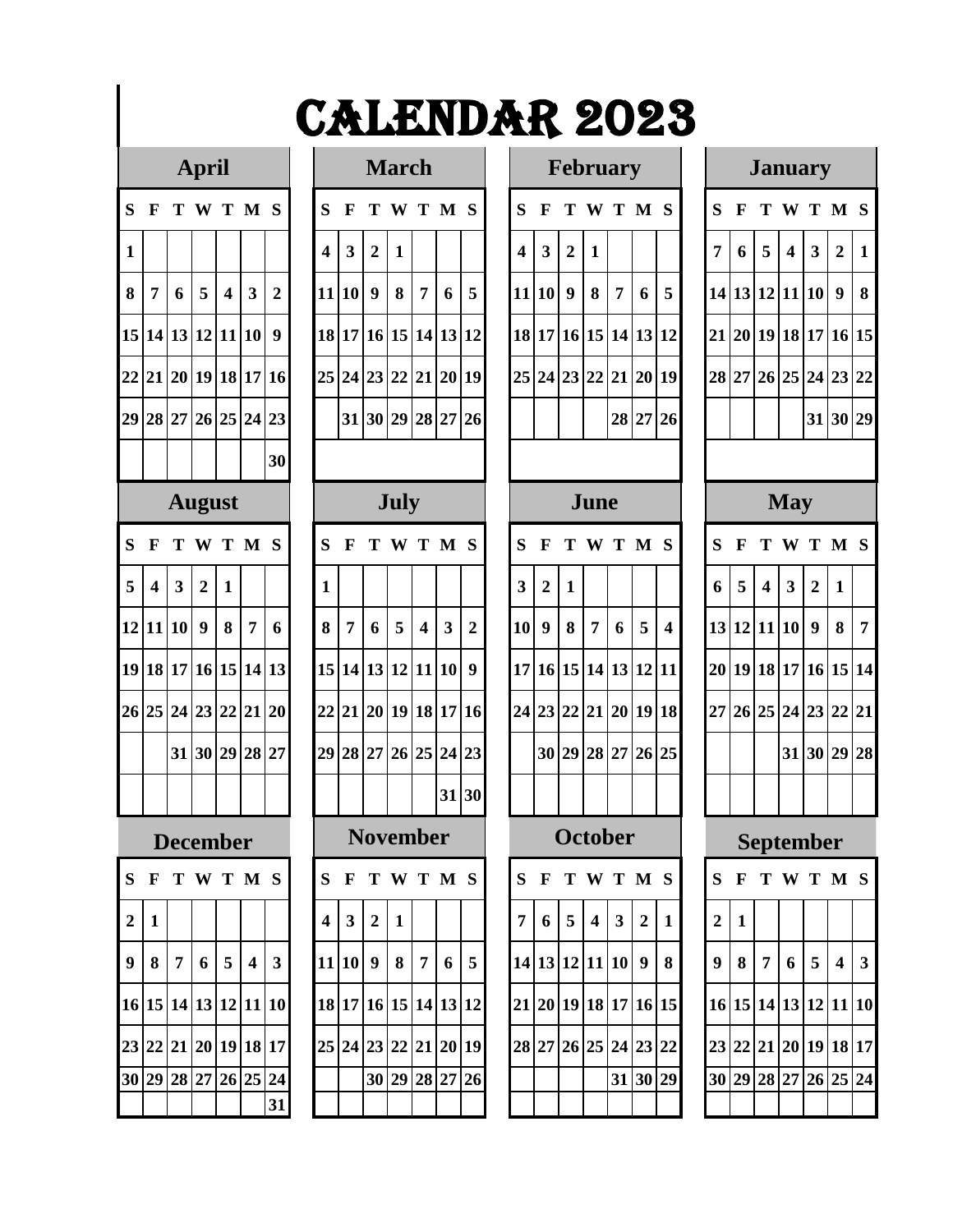|                         |                 |              | Ľ                |        |                         |    |
|-------------------------|-----------------|--------------|------------------|--------|-------------------------|----|
| S                       | F               | T            | W                | T      | M                       | S  |
| $\overline{\mathbf{c}}$ | $\mathbf{1}$    |              |                  |        |                         |    |
| 9                       | 8               | $\pmb{7}$    | $\boldsymbol{6}$ | 5      | $\overline{\mathbf{4}}$ | 3  |
| 16                      | 15              |              | 14 13            | 12     | 11                      | 10 |
| 23                      | 22              | 21           | 20               | 19     | 18                      | 17 |
| 30                      | 29              |              | 28 27 26         |        | 25                      | 24 |
|                         |                 |              | August           |        |                         |    |
| S                       | F               | T            | W                | T      | $\mathbf{M}$            | S  |
| 3                       | $\overline{c}$  | $\mathbf{1}$ |                  |        |                         |    |
| 10                      | $\overline{9}$  | 8            | 7                | 6      | 5                       | 4  |
| 17                      | 16              | 15           | 14               | 13     | 12                      | 11 |
| $\overline{24}$         | $\overline{23}$ | 22           | 21               | 20     | 19                      | 18 |
| 31                      | 30              | 29           | 28               | $27\,$ | 26                      | 25 |
|                         |                 |              |                  |        |                         |    |
|                         |                 |              | ecember          |        |                         |    |
| S                       | F               | т            | W                | Т      | M <sub>S</sub>          |    |
| 4                       | 3               | 2            | $\mathbf{1}$     |        |                         |    |
| 11                      | 10              | 9            | 8                | 7      | 6                       | 5  |
| 18                      | 17              | 16           | 15               | 14     | 13                      | 12 |
| 25<br>24                |                 | 23           | 22               | 21     | 20                      | 19 |
|                         | 31              | 30           | 29               | 28     | 27                      | 26 |

|                |                                 |                | <b>April</b>         |                |                         |                         |                |                  |                         | <b>March</b>   |                      |                |              |   |                         | <b>February</b>         |                |    |                |                |                |              | <b>January</b>          |                |                |             |                |
|----------------|---------------------------------|----------------|----------------------|----------------|-------------------------|-------------------------|----------------|------------------|-------------------------|----------------|----------------------|----------------|--------------|---|-------------------------|-------------------------|----------------|----|----------------|----------------|----------------|--------------|-------------------------|----------------|----------------|-------------|----------------|
| S.             | $\mathbf F$                     |                | T W T M S            |                |                         |                         | S              | F                | Т                       | W              | T M S                |                |              | S | F                       | T.                      |                |    | W T M S        |                | S              | F            |                         | W T M S        |                |             |                |
| $\overline{2}$ | 1                               |                |                      |                |                         |                         | 5              | $\boldsymbol{4}$ | $\overline{\mathbf{3}}$ | $\overline{2}$ | 1                    |                |              | 5 | $\overline{\mathbf{4}}$ | $\overline{\mathbf{3}}$ | $\overline{2}$ | 1  |                |                | 6              | 5            | $\overline{\mathbf{4}}$ | 3              | $\overline{2}$ | 1           |                |
| 9              | 8                               | $\overline{7}$ | 6                    | 5              | $\overline{\mathbf{4}}$ | $\overline{\mathbf{3}}$ |                | $12$ 11 10       |                         | 9              | 8                    | $\overline{7}$ | 6            |   |                         | 12 11 10                | 9              | 8  | $\overline{7}$ | 6              |                |              | 13 12 11 10             |                | 9              | 8           | $\overline{7}$ |
|                |                                 |                | 16 15 14 13 12 11 10 |                |                         |                         |                |                  |                         |                | 19 18 17 16 15 14 13 |                |              |   |                         | 19 18 17 16 15 14 13    |                |    |                |                |                |              | 20 19 18 17 16 15 14    |                |                |             |                |
|                |                                 |                | 23 22 21 20 19 18 17 |                |                         |                         |                |                  |                         |                | 26 25 24 23 22 21 20 |                |              |   |                         | 26 25 24 23 22 21 20    |                |    |                |                |                |              | 27 26 25 24 23 22 21    |                |                |             |                |
|                |                                 |                | 30 29 28 27 26 25 24 |                |                         |                         |                |                  |                         |                | 31 30 29 28 27       |                |              |   |                         |                         |                |    | 28 27          |                |                |              |                         |                |                | 31 30 29 28 |                |
|                |                                 |                | <b>August</b>        |                |                         |                         |                |                  |                         | <b>July</b>    |                      |                |              |   |                         |                         | June           |    |                |                |                |              |                         | <b>May</b>     |                |             |                |
| $S_{\text{}}$  | - F                             |                | TWTMS                |                |                         |                         | S              | $\mathbf F$      |                         |                | TWTMS                |                |              | S | $\mathbf F$             |                         |                |    | T W T M S      |                | S              | $\mathbf{F}$ |                         | T W T M S      |                |             |                |
| 3              | $\overline{2}$                  | 1              |                      |                |                         |                         | 6              | 5                | $\overline{4}$          | 3              | $\overline{2}$       | 1              |              | 1 |                         |                         |                |    |                |                | $\overline{4}$ | 3            | $\overline{2}$          | $\mathbf{1}$   |                |             |                |
| 10             | 9                               | 8              | $\overline{7}$       | 6              | 5                       | $\overline{\mathbf{4}}$ |                |                  |                         | 13 12 11 10    | $\boldsymbol{9}$     | 8              | 7            | 8 | 7                       | 6                       | 5              | 4  | 3              | $\overline{2}$ |                | 11 10        | 9                       | 8              | 7              | 6           | 5              |
|                |                                 |                | 17 16 15 14 13 12 11 |                |                         |                         |                |                  |                         |                | 20 19 18 17 16 15 14 |                |              |   |                         | 15 14 13 12 11 10       |                |    |                | 9              |                |              | 18 17 16 15 14 13 12    |                |                |             |                |
|                |                                 |                | 24 23 22 21 20 19 18 |                |                         |                         |                |                  |                         |                | 27 26 25 24 23 22 21 |                |              |   |                         | 22 21 20 19 18 17 16    |                |    |                |                |                |              | 25 24 23 22 21 20 19    |                |                |             |                |
|                |                                 |                | 31 30 29 28 27       |                | 26 25                   |                         |                |                  |                         | 31             | 30 29                |                | 28           |   |                         | 29 28 27 26 25 24 23    |                |    |                |                |                |              | 31 30 29 28 27 26       |                |                |             |                |
|                |                                 |                |                      |                |                         |                         |                |                  |                         |                |                      |                |              |   |                         |                         |                |    |                | 30             |                |              |                         |                |                |             |                |
|                |                                 |                | <b>December</b>      |                |                         |                         |                |                  |                         |                | <b>November</b>      |                |              |   |                         | <b>October</b>          |                |    |                |                |                |              | <b>September</b>        |                |                |             |                |
| S              | F                               |                | TWTMS                |                |                         |                         | S              | F                |                         |                | T W T M S            |                |              | S | $\mathbf{F}$            |                         |                |    | TWTMS          |                | S              | F            |                         | T W T M S      |                |             |                |
|                | $4 \overline{\smash{\big)}\ 3}$ | $\overline{2}$ |                      |                |                         |                         | 2              |                  |                         |                |                      |                |              | 5 | $\overline{4}$          | 3                       | 2              | -1 |                |                | 7              | 6            | 5                       | $\overline{4}$ | 3              | 2           | $\overline{1}$ |
|                | 11 10 9                         |                | 8                    | $\overline{7}$ | 6                       | 5                       | 9 <sup>1</sup> | 8                | $\overline{7}$          | 6 I            | $5\overline{)}$      | $\overline{4}$ | $\mathbf{3}$ |   |                         | 12 11 10 9              |                | 8  | $\overline{7}$ | 6              |                |              | 14 13 12 11 10 9 8      |                |                |             |                |
|                |                                 |                | 18 17 16 15 14 13 12 |                |                         |                         |                |                  |                         |                | 16 15 14 13 12 11 10 |                |              |   |                         | 19 18 17 16 15 14 13    |                |    |                |                |                |              | 21 20 19 18 17 16 15    |                |                |             |                |
|                |                                 |                |                      |                |                         | 25 24 23 22 21 20 19    |                |                  |                         |                | 23 22 21 20 19 18 17 |                |              |   |                         | 26 25 24 23 22 21 20    |                |    |                |                |                |              | 28 27 26 25 24 23 22    |                |                |             |                |
|                |                                 |                |                      |                |                         | 31 30 29 28 27 26       |                |                  |                         |                | 30 29 28 27 26 25 24 |                |              |   |                         | 31 30 29 28 27          |                |    |                |                |                |              |                         |                |                | 30 29       |                |

|                  | <b>February</b><br>$\mathbf F$<br>M<br>T<br>W<br>T<br>S<br>$\overline{\mathbf{3}}$<br>$\overline{\mathbf{c}}$<br>$\overline{\mathbf{4}}$<br>$\mathbf{1}$<br>11<br>$\boldsymbol{9}$<br>10<br>8<br>$\overline{7}$<br>6<br>18<br>17<br>15<br>14<br>16<br>13<br>24<br>25<br>23<br>22<br>21<br>20<br>28<br>27<br>June<br>$\mathbf{F}$<br>T<br>W<br>T<br>M<br>S<br>$\mathbf{1}$<br>5<br>3<br>$\overline{\mathbf{4}}$<br>$\overline{7}$<br>6<br>$\overline{\mathbf{c}}$<br>13<br>9<br>14<br>12 11<br>10<br>19<br>20<br>18<br>17<br>21<br>16<br>25<br>28<br>$\bf 27$<br>26<br>24<br>23<br>30<br>October |    |                 |                 |    |    |  |  |  |  |  |  |  |  |
|------------------|-------------------------------------------------------------------------------------------------------------------------------------------------------------------------------------------------------------------------------------------------------------------------------------------------------------------------------------------------------------------------------------------------------------------------------------------------------------------------------------------------------------------------------------------------------------------------------------------------|----|-----------------|-----------------|----|----|--|--|--|--|--|--|--|--|
| ${\bf S}$        |                                                                                                                                                                                                                                                                                                                                                                                                                                                                                                                                                                                                 |    |                 |                 |    |    |  |  |  |  |  |  |  |  |
| 5                |                                                                                                                                                                                                                                                                                                                                                                                                                                                                                                                                                                                                 |    |                 |                 |    |    |  |  |  |  |  |  |  |  |
| 12               |                                                                                                                                                                                                                                                                                                                                                                                                                                                                                                                                                                                                 |    |                 |                 |    |    |  |  |  |  |  |  |  |  |
| 19               |                                                                                                                                                                                                                                                                                                                                                                                                                                                                                                                                                                                                 |    |                 |                 |    |    |  |  |  |  |  |  |  |  |
| 26               |                                                                                                                                                                                                                                                                                                                                                                                                                                                                                                                                                                                                 |    |                 |                 |    |    |  |  |  |  |  |  |  |  |
|                  |                                                                                                                                                                                                                                                                                                                                                                                                                                                                                                                                                                                                 |    |                 |                 |    |    |  |  |  |  |  |  |  |  |
|                  |                                                                                                                                                                                                                                                                                                                                                                                                                                                                                                                                                                                                 |    |                 |                 |    |    |  |  |  |  |  |  |  |  |
| S                |                                                                                                                                                                                                                                                                                                                                                                                                                                                                                                                                                                                                 |    |                 |                 |    |    |  |  |  |  |  |  |  |  |
|                  |                                                                                                                                                                                                                                                                                                                                                                                                                                                                                                                                                                                                 |    |                 |                 |    |    |  |  |  |  |  |  |  |  |
| $\boldsymbol{8}$ |                                                                                                                                                                                                                                                                                                                                                                                                                                                                                                                                                                                                 |    |                 |                 |    |    |  |  |  |  |  |  |  |  |
| 15               |                                                                                                                                                                                                                                                                                                                                                                                                                                                                                                                                                                                                 |    |                 |                 |    |    |  |  |  |  |  |  |  |  |
| 22               |                                                                                                                                                                                                                                                                                                                                                                                                                                                                                                                                                                                                 |    |                 |                 |    |    |  |  |  |  |  |  |  |  |
| 29               |                                                                                                                                                                                                                                                                                                                                                                                                                                                                                                                                                                                                 |    |                 |                 |    |    |  |  |  |  |  |  |  |  |
|                  |                                                                                                                                                                                                                                                                                                                                                                                                                                                                                                                                                                                                 |    |                 |                 |    |    |  |  |  |  |  |  |  |  |
|                  |                                                                                                                                                                                                                                                                                                                                                                                                                                                                                                                                                                                                 |    |                 |                 |    |    |  |  |  |  |  |  |  |  |
|                  |                                                                                                                                                                                                                                                                                                                                                                                                                                                                                                                                                                                                 |    | S F T W T M S   |                 |    |    |  |  |  |  |  |  |  |  |
| 5                | $\overline{4}$                                                                                                                                                                                                                                                                                                                                                                                                                                                                                                                                                                                  | 3  | $\overline{c}$  | $\mathbf{1}$    |    |    |  |  |  |  |  |  |  |  |
| 12               | 11                                                                                                                                                                                                                                                                                                                                                                                                                                                                                                                                                                                              | 10 | 9               | 8               | 7  | 6  |  |  |  |  |  |  |  |  |
| 19               | 18                                                                                                                                                                                                                                                                                                                                                                                                                                                                                                                                                                                              | 17 | 16              | 15              | 14 | 13 |  |  |  |  |  |  |  |  |
| 26               | 25                                                                                                                                                                                                                                                                                                                                                                                                                                                                                                                                                                                              | 24 | $\overline{23}$ | $\overline{22}$ | 21 | 20 |  |  |  |  |  |  |  |  |
|                  |                                                                                                                                                                                                                                                                                                                                                                                                                                                                                                                                                                                                 | 31 | 30              | 29              | 28 | 27 |  |  |  |  |  |  |  |  |

|                |                                   |                         |                         | <b>January</b>          |              |                |  |  |  |  |  |  |  |  |  |
|----------------|-----------------------------------|-------------------------|-------------------------|-------------------------|--------------|----------------|--|--|--|--|--|--|--|--|--|
| S              | F                                 | T                       | W                       | T                       | M            | S              |  |  |  |  |  |  |  |  |  |
| 6              | 5                                 | $\overline{\mathbf{4}}$ | $\overline{\mathbf{3}}$ | $\overline{\mathbf{c}}$ | $\mathbf{1}$ |                |  |  |  |  |  |  |  |  |  |
| 13             | 12                                | 11                      | 10                      | $\boldsymbol{9}$        | $\bf 8$      | $\overline{7}$ |  |  |  |  |  |  |  |  |  |
| 20             | 19                                | 18 17 16                |                         |                         | 15           | 14             |  |  |  |  |  |  |  |  |  |
| 27             |                                   |                         |                         | 26 25 24 23 22 21       |              |                |  |  |  |  |  |  |  |  |  |
| 31 30 29 28    |                                   |                         |                         |                         |              |                |  |  |  |  |  |  |  |  |  |
|                |                                   |                         | <b>May</b>              |                         |              |                |  |  |  |  |  |  |  |  |  |
| S              | T M<br>S<br>W<br>$\mathbf F$<br>T |                         |                         |                         |              |                |  |  |  |  |  |  |  |  |  |
| $\overline{4}$ | 3                                 | $\overline{c}$          | $\mathbf{1}$            |                         |              |                |  |  |  |  |  |  |  |  |  |
| 11             | 10                                | 9                       | 8                       | $\overline{7}$          | 6            | 5              |  |  |  |  |  |  |  |  |  |
| 18             |                                   | 17 16                   |                         | 15 14 13                |              | 12             |  |  |  |  |  |  |  |  |  |
| 25             |                                   |                         |                         | 24 23 22 21 20          |              | 19             |  |  |  |  |  |  |  |  |  |
|                | 31                                |                         |                         | 30 29 28 27             |              | 26             |  |  |  |  |  |  |  |  |  |
|                |                                   |                         |                         |                         |              |                |  |  |  |  |  |  |  |  |  |
|                |                                   |                         |                         | <b>September</b>        |              |                |  |  |  |  |  |  |  |  |  |
| $\mathbf S$    | $\mathbf F$                       | T                       |                         | WTMS                    |              |                |  |  |  |  |  |  |  |  |  |
|                | 6                                 | 5                       | $\overline{4}$          | 3                       |              | $\mathbf 1$    |  |  |  |  |  |  |  |  |  |
| 14             | 13                                | 12                      | $\overline{11}$         | 10                      | 9            | 8              |  |  |  |  |  |  |  |  |  |
| 21             | 20                                | 19                      | 18                      | 17                      | 16           | 15             |  |  |  |  |  |  |  |  |  |
|                |                                   |                         |                         |                         |              |                |  |  |  |  |  |  |  |  |  |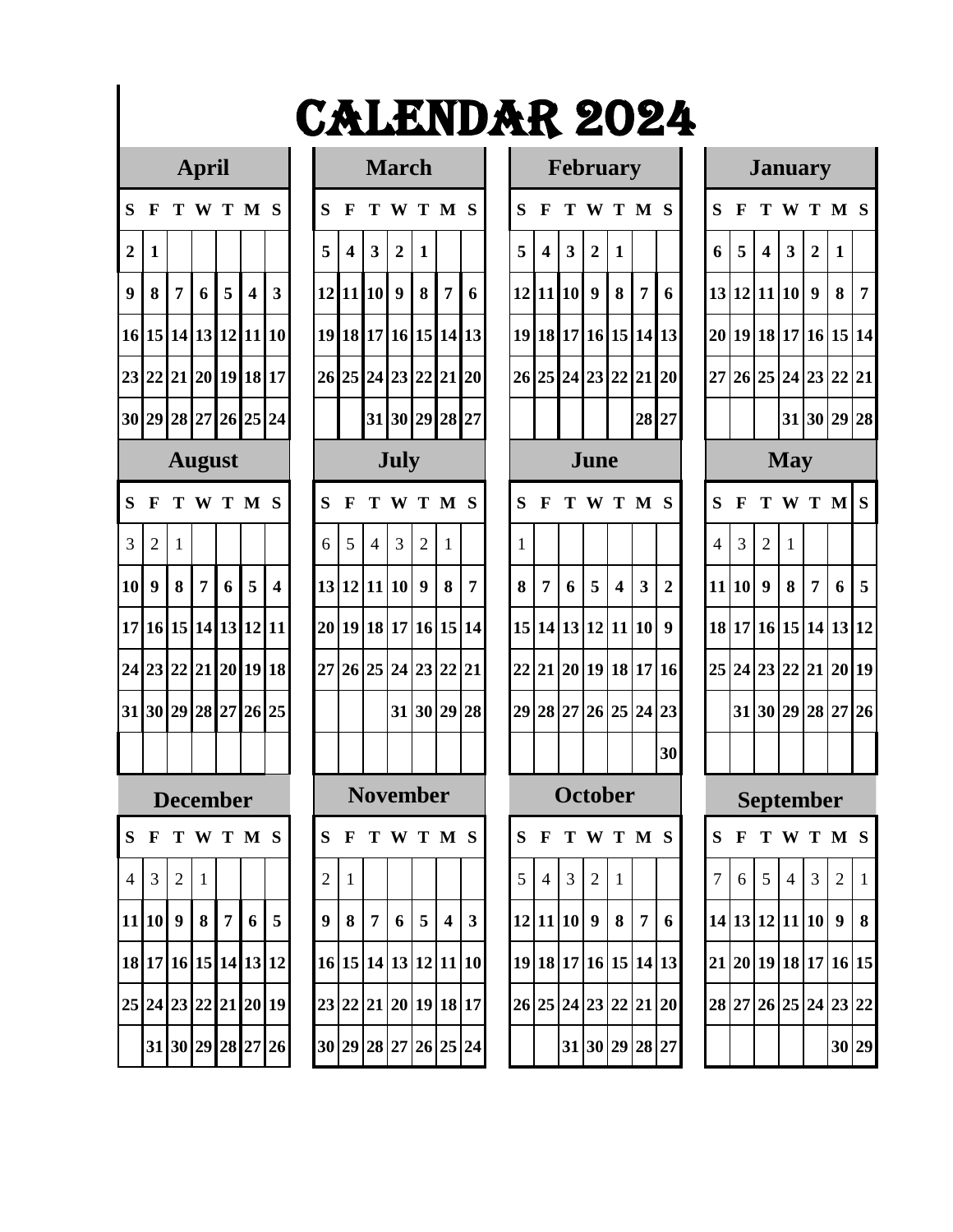|                         |              |                         | $\mathbf{r}$            |                  |                         |    |
|-------------------------|--------------|-------------------------|-------------------------|------------------|-------------------------|----|
| S                       | F            | T                       | W                       | T                | M                       | S  |
| 5                       | 4            | 3                       | $\overline{\mathbf{c}}$ | $\mathbf{1}$     |                         |    |
| 12                      | 11           | 10                      | 9                       | 8                | 7                       | 6  |
| 19                      | 18           | 17                      | 16                      | 15               | 14                      | 13 |
| 26                      | 25           | 24                      | 23 22                   |                  | 21                      | 20 |
|                         |              |                         |                         | 30 29 28         |                         | 27 |
|                         |              |                         |                         |                  |                         |    |
|                         |              |                         | August                  |                  |                         |    |
| S                       | F            | T                       | W T                     |                  | M                       | S  |
| $\boldsymbol{2}$        | $\mathbf{1}$ |                         |                         |                  |                         |    |
| 9                       | 8            | 7                       | 6                       | $\sqrt{5}$       | $\overline{\mathbf{4}}$ | 3  |
| 16                      | 15           | 14                      | 13                      | 12               | 11                      | 10 |
| 23                      | 22           | 21                      | 20                      | <b>19</b>        | 18                      | 17 |
| 30                      | 29           | 28                      | 27 26                   |                  | 25                      | 24 |
|                         |              |                         |                         |                  |                         | 31 |
|                         |              | December                |                         |                  |                         |    |
| $\overline{\mathbf{S}}$ | F            | T                       | W                       | T                | $\overline{\mathbf{M}}$ | S  |
| 6                       | 5            | $\overline{\mathbf{4}}$ | $\overline{\mathbf{3}}$ | $\overline{2}$   | $\mathbf{1}$            |    |
| 13                      | 12           | 11                      | 10                      | $\boldsymbol{9}$ | 8                       | 7  |
| 20                      | 19           | 18                      | 17                      | 16               | 15                      | 14 |
| 27                      | 26           | 25                      | 24                      | 23               | 22                      | 21 |
|                         |              |                         | 31                      | 30               | 29                      | 28 |
|                         |              |                         |                         |                  |                         |    |

|                 |                         |                         | <b>March</b>     |                         |                    |                  |
|-----------------|-------------------------|-------------------------|------------------|-------------------------|--------------------|------------------|
| S               | $\mathbf{F}$            | T                       | W                | T                       | $\mathbf{M}$       | S                |
| $\mathbf{1}$    |                         |                         |                  |                         |                    |                  |
| $\bf{8}$        | $\overline{7}$          | 6                       | ${\bf 5}$        | $\overline{\mathbf{4}}$ | $\mathbf{3}$       | $\boldsymbol{2}$ |
| 15              | 14                      | 13                      | 12               | 11                      | 10                 | $\overline{9}$   |
| 22              | 21                      |                         | 20 19 18         |                         | 17                 | 16               |
| 29              |                         |                         | 28 27 26 25 24   |                         |                    | 23               |
|                 |                         |                         |                  |                         | 31                 | 30               |
|                 |                         |                         | <b>July</b>      |                         |                    |                  |
| S               | F                       | T                       | W T              |                         | M                  | <sub>S</sub>     |
| 5               | $\overline{\mathbf{4}}$ | $\overline{\mathbf{3}}$ | $\overline{2}$   | $\mathbf{1}$            |                    |                  |
| 12              | 11                      | 10                      | $\boldsymbol{9}$ | $\bf 8$                 | $\overline{\bf 7}$ | 6                |
| 19              | 18                      | 17                      | 16               | 15                      | 14                 | 13               |
| 26              | 25                      | 24                      | 23               | 22                      | 21                 | 20               |
|                 |                         | 31                      | 30               | 29                      | 28                 | 27               |
|                 |                         |                         |                  |                         |                    |                  |
|                 |                         |                         | <b>November</b>  |                         |                    |                  |
| S               | F                       | Т                       | W                | Т                       | $\mathbf{M}$       | S                |
| $\mathbf{1}$    |                         |                         |                  |                         |                    |                  |
| 8               | 7                       | 6                       | 5                | 4                       | 3                  | $\overline{c}$   |
| 15              | 14                      | 13                      | 12               | 11                      | 10                 | 9                |
| $\overline{22}$ | 21                      | 20                      | 19               | 18                      | 17                 | 16               |
| 29              | 28                      | 27                      | 26               | 25                      | 24                 | 23               |
|                 |                         |                         |                  |                         |                    | 30               |

|                  |                         |                | <b>April</b>     |                                  |     |                      |    |                     |                | <b>March</b>   |                         |                         |                      |              |             | <b>February</b>      |                         |                  |                |                |                 |                | <b>January</b>             |                 |                |           |                         |
|------------------|-------------------------|----------------|------------------|----------------------------------|-----|----------------------|----|---------------------|----------------|----------------|-------------------------|-------------------------|----------------------|--------------|-------------|----------------------|-------------------------|------------------|----------------|----------------|-----------------|----------------|----------------------------|-----------------|----------------|-----------|-------------------------|
| S F              |                         |                |                  | TWTMS                            |     |                      | S. | $\mathbf{F}$        |                |                | TWTMS                   |                         |                      | <sub>S</sub> | $\mathbf F$ |                      |                         |                  | TWTMS          |                | S               | $\mathbf{F}$   | TWTMS                      |                 |                |           |                         |
| 5                | $\overline{\mathbf{4}}$ | $\mathbf{3}$   | $\overline{2}$   | 1                                |     |                      | 1  |                     |                |                |                         |                         |                      | 1            |             |                      |                         |                  |                |                | 4               | 3 <sup>1</sup> | $\overline{2}$             | 1               |                |           |                         |
|                  |                         | 12 11 10       | $\boldsymbol{9}$ | 8                                | 7   | 6                    | 8  | 7                   | 6              | 5              | 4                       | $\overline{\mathbf{3}}$ | $\overline{2}$       | 8            | 7           | 6                    | 5                       | $\boldsymbol{4}$ | $\mathbf{3}$   | $\overline{2}$ |                 | 11 10          | 9                          | 8               | 7              | 6         | $\overline{5}$          |
|                  |                         |                |                  | 19 18 17 16 15 14 13             |     |                      |    | 15 14 13 12 11 10   |                |                |                         |                         | 9                    |              |             | 15 14 13 12 11 10    |                         |                  |                | 9              |                 |                | 18 17 16 15 14 13 12       |                 |                |           |                         |
|                  |                         |                |                  | 26 25 24 23 22 21 20             |     |                      |    |                     |                |                |                         |                         | 22 21 20 19 18 17 16 |              |             | 22 21 20 19 18 17 16 |                         |                  |                |                |                 |                | 25 24 23 22 21 20 19       |                 |                |           |                         |
|                  |                         |                |                  | 30 29 28                         |     | 27                   |    |                     |                |                |                         |                         | 29 28 27 26 25 24 23 |              |             | 28 27 26 25 24 23    |                         |                  |                |                |                 |                | 31 30 29 28 27 26          |                 |                |           |                         |
|                  |                         |                |                  |                                  |     |                      |    |                     |                |                |                         |                         | 31 30                |              |             |                      |                         |                  |                |                |                 |                |                            |                 |                |           |                         |
|                  |                         |                |                  | <b>August</b>                    |     |                      |    |                     |                | <b>July</b>    |                         |                         |                      |              |             |                      | June                    |                  |                |                |                 |                |                            | <b>May</b>      |                |           |                         |
| S                | $\mathbf F$             |                |                  | TWTMS                            |     |                      | S  | $\mathbf F$         |                |                | TWTMS                   |                         |                      | S            | $\mathbf F$ |                      |                         |                  | T W T M S      |                | S               | F              |                            |                 |                | T W T M S |                         |
| $\boldsymbol{2}$ | 1                       |                |                  |                                  |     |                      | 5  | 4                   | $\mathbf{3}$   | $\overline{2}$ | 1                       |                         |                      | 7            | 6           | 5                    | $\overline{\mathbf{4}}$ | 3                | $\overline{2}$ | $\mathbf{1}$   | 3               | $\overline{2}$ | 1                          |                 |                |           |                         |
| 9 <sup>1</sup>   | 8                       | $\overline{7}$ | 6                | 5                                | 4   | 3                    |    | 12 11 10            |                | 9              | 8                       | $\overline{7}$          | 6                    |              |             | 14 13 12 11 10       |                         |                  | 9              | 8              | 10 <sup>1</sup> | $\mathbf{Q}$   | 8                          | $\overline{7}$  | 6              | 5         | $\overline{\mathbf{4}}$ |
|                  |                         |                |                  | 16 15 14 13 12 11 10             |     |                      |    |                     |                |                |                         |                         | 19 18 17 16 15 14 13 |              |             | 21 20 19 18 17 16 15 |                         |                  |                |                |                 |                | 17 16 15 14 13 12 11       |                 |                |           |                         |
|                  |                         |                |                  | 23 22 21 20 19 18 17             |     |                      |    |                     |                |                |                         |                         | 26 25 24 23 22 21 20 |              |             | 28 27 26 25 24 23 22 |                         |                  |                |                |                 |                | 24 23 22 21 20 19 18       |                 |                |           |                         |
|                  |                         |                |                  | 30 29 28 27 26 25 24             |     |                      |    |                     |                |                | 31 30 29 28 27          |                         |                      |              |             |                      |                         |                  | 30 29          |                |                 |                | 31 30 29 28 27 26 25       |                 |                |           |                         |
|                  |                         |                |                  |                                  |     | 31                   |    |                     |                |                |                         |                         |                      |              |             |                      |                         |                  |                |                |                 |                |                            |                 |                |           |                         |
|                  |                         |                |                  | <b>December</b>                  |     |                      |    |                     |                |                | <b>November</b>         |                         |                      |              |             | October              |                         |                  |                |                |                 |                | September                  |                 |                |           |                         |
|                  |                         |                |                  |                                  |     | S F T W T M S        |    |                     |                |                |                         |                         | S F T W T M S        |              |             | S F T W T M S        |                         |                  |                |                |                 |                | S F T W T M S              |                 |                |           |                         |
|                  | $6 \mid 5$              | $\vert$ 4      | 3 <sup>1</sup>   |                                  | 2 1 |                      | 1  |                     |                |                |                         |                         |                      |              | $4 \mid 3$  | 2 1                  |                         |                  |                |                | 6               | 5 <sup>1</sup> |                            | $4 \mid 3 \mid$ | $\overline{2}$ | 1         |                         |
|                  |                         |                |                  | 13 12 11 10 9 8                  |     | $\overline{7}$       |    | 8 7                 | 6 <sup>1</sup> | 5 <sup>1</sup> | $\overline{\mathbf{4}}$ | 3 <sup>1</sup>          | $\sqrt{2}$           |              |             | 11 10 9 8 7          |                         |                  | 6              | $\overline{5}$ |                 |                | 13 12 11 10 9 8 7          |                 |                |           |                         |
|                  |                         |                |                  |                                  |     | 20 19 18 17 16 15 14 |    | 15 14 13 12 11 10 9 |                |                |                         |                         |                      |              |             | 18 17 16 15 14 13 12 |                         |                  |                |                |                 |                | 20  19  18  17  16  15  14 |                 |                |           |                         |
|                  |                         |                |                  | 27   26   25   24   23   22   21 |     |                      |    |                     |                |                |                         |                         | 22 21 20 19 18 17 16 |              |             | 25 24 23 22 21 20 19 |                         |                  |                |                |                 |                | 27 26 25 24 23 22 21       |                 |                |           |                         |
|                  |                         |                |                  | 31 30 29 28                      |     |                      |    |                     |                |                |                         |                         | 29 28 27 26 25 24 23 |              |             | 31 30 29 28 27 26    |                         |                  |                |                |                 |                |                            |                 |                | 30 29 28  |                         |
|                  |                         |                |                  |                                  |     |                      |    |                     |                |                |                         |                         | 30                   |              |             |                      |                         |                  |                |                |                 |                |                            |                 |                |           |                         |

|                         |                                   |                         |                | <b>January</b> |                 |                         |  |  |  |  |  |  |  |  |  |
|-------------------------|-----------------------------------|-------------------------|----------------|----------------|-----------------|-------------------------|--|--|--|--|--|--|--|--|--|
| S                       | F                                 | T                       | W              | T              | $\mathbf{M}$    | S                       |  |  |  |  |  |  |  |  |  |
| $\overline{\mathbf{4}}$ | $\overline{\mathbf{3}}$           | $\overline{\mathbf{c}}$ | $\mathbf{1}$   |                |                 |                         |  |  |  |  |  |  |  |  |  |
| 11                      | $\overline{10}$                   | $\boldsymbol{9}$        | 8              | 7              | 6               | 5                       |  |  |  |  |  |  |  |  |  |
| 18                      | 17                                | 16                      | 15             | 14             | 13              | 12                      |  |  |  |  |  |  |  |  |  |
| $25\,$                  | 23<br>22<br>24<br>21<br>19<br>20  |                         |                |                |                 |                         |  |  |  |  |  |  |  |  |  |
|                         | 29<br>30<br>28<br>31<br>27<br>26  |                         |                |                |                 |                         |  |  |  |  |  |  |  |  |  |
|                         |                                   |                         |                |                |                 |                         |  |  |  |  |  |  |  |  |  |
|                         |                                   |                         | <b>May</b>     |                |                 |                         |  |  |  |  |  |  |  |  |  |
| S                       | S<br>$\bf{M}$<br>F<br>W<br>T<br>T |                         |                |                |                 |                         |  |  |  |  |  |  |  |  |  |
| $\overline{\mathbf{3}}$ | $\overline{2}$                    | $\mathbf{1}$            |                |                |                 |                         |  |  |  |  |  |  |  |  |  |
| 10                      | 9                                 | 8                       | 7              | 6              | 5               | $\overline{\mathbf{4}}$ |  |  |  |  |  |  |  |  |  |
| 17                      | 16                                | 15                      | 14             | 13             | 12              | 11                      |  |  |  |  |  |  |  |  |  |
| $\overline{24}$         | $\overline{23}$                   | 22                      | 21             | 20             | 19              | 18                      |  |  |  |  |  |  |  |  |  |
| 31                      | 30                                | 29                      | 28             | 27             | 26              | 25                      |  |  |  |  |  |  |  |  |  |
|                         |                                   |                         |                |                |                 |                         |  |  |  |  |  |  |  |  |  |
|                         | Se                                | ŧ.                      | Ò              | ŀ              |                 |                         |  |  |  |  |  |  |  |  |  |
| S                       | F                                 | Т                       | Ñ              | Т              | $\mathbf{M}$    | S                       |  |  |  |  |  |  |  |  |  |
| 6                       | 5                                 | 4                       | $\overline{3}$ | $\overline{2}$ | 1               |                         |  |  |  |  |  |  |  |  |  |
| 13                      | 12                                | 11                      | 10             | 9              | 8               | 7                       |  |  |  |  |  |  |  |  |  |
| 20                      | 19                                | 18                      | 17             | 16             | 15              | 14                      |  |  |  |  |  |  |  |  |  |
| 27                      | 26                                | 25                      | 24             | 23             | $\overline{22}$ | 21                      |  |  |  |  |  |  |  |  |  |
|                         |                                   |                         |                | 30             | 29              | $\overline{28}$         |  |  |  |  |  |  |  |  |  |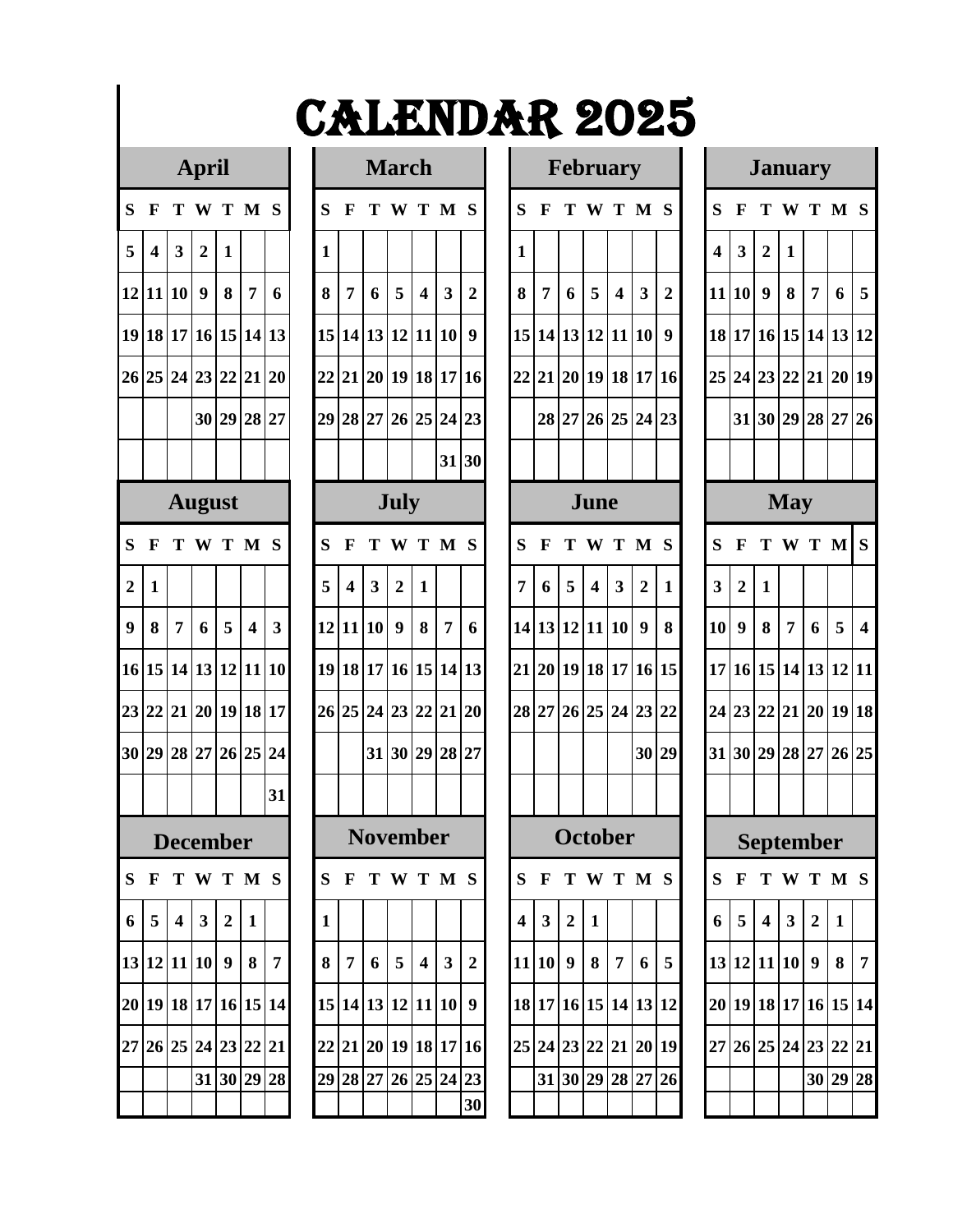### **April March**

|                         | т                       |                         |                |                 |                 |                  |  |  |  |  |  |  |  |  |
|-------------------------|-------------------------|-------------------------|----------------|-----------------|-----------------|------------------|--|--|--|--|--|--|--|--|
| S                       | F                       | T                       | W              | T               | $\mathbf{M}$    | S                |  |  |  |  |  |  |  |  |
| $\overline{\mathbf{4}}$ | $\overline{\mathbf{3}}$ | $\boldsymbol{2}$        | $\mathbf{1}$   |                 |                 |                  |  |  |  |  |  |  |  |  |
| 11                      | 10                      | $\overline{\mathbf{9}}$ | 8              | $\overline{7}$  | $\vert 6 \vert$ | 5                |  |  |  |  |  |  |  |  |
| 18                      | $17\text{ }$            | 16                      |                | 15 14 13        |                 | 12               |  |  |  |  |  |  |  |  |
| 25                      |                         | 24 23 22 21 20          |                |                 |                 | 19               |  |  |  |  |  |  |  |  |
|                         |                         | 30   29   28   27   26  |                |                 |                 |                  |  |  |  |  |  |  |  |  |
|                         |                         |                         | August         |                 |                 |                  |  |  |  |  |  |  |  |  |
| S                       | F                       | T                       | W              | T               | $\mathbf{M}$    | S                |  |  |  |  |  |  |  |  |
| $\mathbf{1}$            |                         |                         |                |                 |                 |                  |  |  |  |  |  |  |  |  |
| 8                       | $\overline{7}$          | $\vert 6 \vert$         | $5 \mid 4$     |                 | $\vert 3 \vert$ | $\boldsymbol{2}$ |  |  |  |  |  |  |  |  |
| 15                      |                         | 14 13                   | 12 11          |                 | 10              | 9                |  |  |  |  |  |  |  |  |
| $\overline{22}$         | 21                      | 20                      | 19             | 18              | 17              | 16               |  |  |  |  |  |  |  |  |
| 29                      | 28                      | 27 26                   |                | 25 24           |                 | 23               |  |  |  |  |  |  |  |  |
|                         |                         |                         |                |                 | 31              | 30               |  |  |  |  |  |  |  |  |
|                         |                         | <b>)ecember</b>         |                |                 |                 |                  |  |  |  |  |  |  |  |  |
| S                       | F                       | Т                       | W              | T               | M               | S                |  |  |  |  |  |  |  |  |
| 5                       | $\overline{4}$          | 3                       | $\overline{c}$ | $\mathbf 1$     |                 |                  |  |  |  |  |  |  |  |  |
| 12                      | 11                      | 10                      | 9              | 8               | 7               | 6                |  |  |  |  |  |  |  |  |
| 19                      | 18                      | 17                      | 16             | 15              | 14              | 13               |  |  |  |  |  |  |  |  |
| 26                      | 25                      | 24                      | 23             | $\overline{22}$ | 21              | 20               |  |  |  |  |  |  |  |  |
|                         |                         | 31                      | 30             | 29              | 28              | 27               |  |  |  |  |  |  |  |  |

|                                                       |                                            |       | <b>March</b>            |                 |                 |                 |  |  |  |  |  |  |  |  |  |
|-------------------------------------------------------|--------------------------------------------|-------|-------------------------|-----------------|-----------------|-----------------|--|--|--|--|--|--|--|--|--|
| S                                                     | F                                          | T     | W                       | T               | M               | S               |  |  |  |  |  |  |  |  |  |
| $\overline{7}$                                        | 6                                          | 5     | $\overline{\mathbf{4}}$ | 3               | $\overline{2}$  | $\mathbf{1}$    |  |  |  |  |  |  |  |  |  |
| 14                                                    | 13                                         | 12    | 11                      | 10              | 9               | 8               |  |  |  |  |  |  |  |  |  |
| 21                                                    | 20                                         | 19 18 |                         | 17              | 16              | 15              |  |  |  |  |  |  |  |  |  |
| 28                                                    | 27                                         |       |                         | 26 25 24        | 23              | $\overline{22}$ |  |  |  |  |  |  |  |  |  |
|                                                       | 29<br>30<br>31                             |       |                         |                 |                 |                 |  |  |  |  |  |  |  |  |  |
| July                                                  |                                            |       |                         |                 |                 |                 |  |  |  |  |  |  |  |  |  |
| S                                                     | F<br>T<br>M<br>S<br>T<br>W                 |       |                         |                 |                 |                 |  |  |  |  |  |  |  |  |  |
| $\overline{c}$<br>3<br>$\mathbf{1}$<br>$\overline{4}$ |                                            |       |                         |                 |                 |                 |  |  |  |  |  |  |  |  |  |
| 11                                                    | $\boldsymbol{9}$<br>10<br>8<br>5<br>7<br>6 |       |                         |                 |                 |                 |  |  |  |  |  |  |  |  |  |
| 18                                                    | 15<br>17<br>14<br>13<br>12<br>16           |       |                         |                 |                 |                 |  |  |  |  |  |  |  |  |  |
| 25                                                    | 24                                         | 23    | 22                      | 21              | 20              | 19              |  |  |  |  |  |  |  |  |  |
|                                                       | 31                                         | 30    | 29                      | 28              | 27              | 26              |  |  |  |  |  |  |  |  |  |
|                                                       |                                            |       |                         |                 |                 |                 |  |  |  |  |  |  |  |  |  |
|                                                       |                                            |       |                         | <b>November</b> |                 |                 |  |  |  |  |  |  |  |  |  |
| S                                                     | $\mathbf{F}$                               | T     | W                       | T               | M               | S               |  |  |  |  |  |  |  |  |  |
| $\overline{7}$                                        | 6                                          | 5     | $\overline{4}$          | 3               | $\overline{c}$  | $\mathbf 1$     |  |  |  |  |  |  |  |  |  |
| 14                                                    | 13                                         | 12    | 11                      | 10              | 9               | 8               |  |  |  |  |  |  |  |  |  |
| 21                                                    | 20                                         | 19    | 18                      | 17              | 16              | 15              |  |  |  |  |  |  |  |  |  |
| 28                                                    | 27                                         | 26    | 25                      | $\overline{24}$ | $\overline{23}$ | $\overline{22}$ |  |  |  |  |  |  |  |  |  |
|                                                       |                                            |       |                         |                 | 30              | 29              |  |  |  |  |  |  |  |  |  |

|                         |                |                      | April          |                  |                         |                      |                |              |                  | <b>March</b>   |                         |                |                 |                |                | <b>February</b>      |                         |                         |                |                         |                         |                      |                |                | <b>January</b>   |                  |                         |
|-------------------------|----------------|----------------------|----------------|------------------|-------------------------|----------------------|----------------|--------------|------------------|----------------|-------------------------|----------------|-----------------|----------------|----------------|----------------------|-------------------------|-------------------------|----------------|-------------------------|-------------------------|----------------------|----------------|----------------|------------------|------------------|-------------------------|
|                         | S F            |                      | TWTMS          |                  |                         |                      | S              | $\mathbf F$  |                  |                | T W T M S               |                |                 | S              | $\mathbf{F}$   |                      |                         | TWTMS                   |                |                         | S                       | $\mathbf{F}$         |                |                | TWTMS            |                  |                         |
| $\overline{\mathbf{4}}$ | $\mathbf{3}$   | $\overline{2}$       | 1              |                  |                         |                      | 7              | 6            | 5                | 4              | $\overline{\mathbf{3}}$ | $\overline{2}$ | 1               | 7              | 6              | 5                    | $\overline{\mathbf{4}}$ | $\overline{\mathbf{3}}$ | $\overline{2}$ | 1                       | $\overline{\mathbf{3}}$ | $\overline{2}$       | 1              |                |                  |                  |                         |
|                         | 11 10          | $\boldsymbol{9}$     | 8              | $\overline{7}$   | 6                       | 5                    |                |              |                  |                | 14 13 12 11 10          | 9              | 8               |                |                | 14 13 12 11 10       |                         |                         | 9              | 8                       | 10                      | 9                    | 8              | $\overline{7}$ | 6                | 5                | $\overline{\mathbf{4}}$ |
|                         |                | 18 17 16 15 14 13 12 |                |                  |                         |                      |                |              |                  |                | 21 20 19 18 17 16 15    |                |                 |                |                | 21 20 19 18 17 16 15 |                         |                         |                |                         |                         | 17 16 15 14 13 12 11 |                |                |                  |                  |                         |
|                         |                | 25 24 23 22 21 20 19 |                |                  |                         |                      |                |              |                  |                | 28 27 26 25 24 23 22    |                |                 |                |                | 28 27 26 25 24 23 22 |                         |                         |                |                         |                         | 24 23 22 21 20 19 18 |                |                |                  |                  |                         |
|                         |                |                      | 30 29 28 27 26 |                  |                         |                      |                |              |                  |                |                         | 31 30 29       |                 |                |                |                      |                         |                         |                |                         |                         | 31 30 29 28 27 26 25 |                |                |                  |                  |                         |
|                         |                |                      | <b>August</b>  |                  |                         |                      |                |              |                  | July           |                         |                |                 |                |                |                      | June                    |                         |                |                         |                         |                      |                | <b>May</b>     |                  |                  |                         |
| S.                      | $\mathbf{F}$   |                      | T W T M S      |                  |                         |                      | S              | $\mathbf F$  | т                |                | W T M S                 |                |                 | S              | $\mathbf F$    |                      |                         | T W T M S               |                |                         | S                       | F                    |                |                | T W T M S        |                  |                         |
| $\mathbf{1}$            |                |                      |                |                  |                         |                      | $\overline{4}$ | 3            | $\overline{2}$   | 1              |                         |                |                 | 6              | 5              | $\overline{4}$       | 3                       | $\overline{2}$          | 1              |                         | $\overline{2}$          | 1                    |                |                |                  |                  |                         |
| 8                       | $\overline{7}$ | 6                    | 5              | $\boldsymbol{4}$ | $\overline{\mathbf{3}}$ | $\overline{2}$       |                | 11 10        | $\boldsymbol{9}$ | 8              | $\overline{7}$          | 6              | 5               |                |                | 13 12 11 10          |                         | $\boldsymbol{9}$        | 8              | 7                       | $\boldsymbol{9}$        | 8                    | $\overline{7}$ | 6              | 5                | $\boldsymbol{4}$ | $\overline{\mathbf{3}}$ |
|                         |                | 15 14 13 12 11 10    |                |                  |                         | $\boldsymbol{9}$     |                |              |                  |                | 18 17 16 15 14 13 12    |                |                 |                |                | 20 19 18 17 16 15 14 |                         |                         |                |                         |                         | 16 15 14 13 12 11 10 |                |                |                  |                  |                         |
|                         |                | 22 21 20 19 18 17 16 |                |                  |                         |                      |                |              |                  |                | 25 24 23 22 21 20 19    |                |                 |                |                | 27 26 25 24 23 22 21 |                         |                         |                |                         |                         | 23 22 21 20 19 18 17 |                |                |                  |                  |                         |
|                         |                | 29 28 27 26 25 24 23 |                |                  |                         |                      |                |              |                  |                | 31 30 29 28 27 26       |                |                 |                |                |                      |                         |                         | 30 29 28       |                         |                         | 30 29 28 27 26 25 24 |                |                |                  |                  |                         |
|                         |                |                      |                |                  |                         | 31 30                |                |              |                  |                |                         |                |                 |                |                |                      |                         |                         |                |                         |                         |                      |                |                |                  |                  | 31                      |
|                         |                | <b>December</b>      |                |                  |                         |                      |                |              |                  |                | <b>November</b>         |                |                 |                |                | <b>October</b>       |                         |                         |                |                         |                         |                      |                |                | <b>September</b> |                  |                         |
|                         | S F            |                      | TWTMS          |                  |                         |                      | S              | $\mathbf{F}$ |                  |                | T W T M S               |                |                 | S              | $\mathbf{F}$   | TWTMS                |                         |                         |                |                         | S                       | $\mathbf{F}$         |                |                | TWTMS            |                  |                         |
|                         | $5 \mid 4$     | 3                    | 2              | -1               |                         |                      | $\tau$         | 6            | $5\overline{)}$  | $\overline{4}$ | $\mathfrak{Z}$          | 2              | $\vert 1 \vert$ | 3 <sup>1</sup> | $\overline{2}$ | -1                   |                         |                         |                |                         | 5                       | $\overline{4}$       | 3              | 2              | $\mathbf{1}$     |                  |                         |
|                         |                | 12 11 10 9           |                |                  | $8 \mid 7$              | 6                    |                |              |                  |                | 14 13 12 11 10 9 8      |                |                 |                | 10 9           | 8 7                  |                         | 6 <sup>1</sup>          | 5 <sup>5</sup> | $\overline{\mathbf{4}}$ |                         | 12 11 10 9           |                |                | 8                |                  | 7 6                     |
|                         |                | 19 18 17 16 15 14 13 |                |                  |                         |                      |                |              |                  |                | 21 20 19 18 17 16 15    |                |                 |                |                | 17 16 15 14 13 12 11 |                         |                         |                |                         |                         | 19 18 17 16 15 14 13 |                |                |                  |                  |                         |
|                         |                |                      |                |                  |                         | 26 25 24 23 22 21 20 |                |              |                  |                | 28 27 26 25 24 23 22    |                |                 |                |                | 24 23 22 21 20 19 18 |                         |                         |                |                         |                         | 26 25 24 23 22 21 20 |                |                |                  |                  |                         |
|                         |                |                      | 31 30 29 28 27 |                  |                         |                      |                |              |                  |                |                         |                | 30 29           |                |                | 31 30 29 28 27 26 25 |                         |                         |                |                         |                         |                      |                |                | 30 29 28 27      |                  |                         |
|                         |                |                      |                |                  |                         |                      |                |              |                  |                |                         |                |                 |                |                |                      |                         |                         |                |                         |                         |                      |                |                |                  |                  |                         |

|                         |                                           |                 |                 | <b>January</b>  |                         |                         |  |  |  |  |  |  |  |  |  |
|-------------------------|-------------------------------------------|-----------------|-----------------|-----------------|-------------------------|-------------------------|--|--|--|--|--|--|--|--|--|
| S                       | F                                         | T               | W               | T               | $\mathbf{M}$            | S                       |  |  |  |  |  |  |  |  |  |
| $\overline{\mathbf{3}}$ | $\overline{\mathbf{c}}$                   | 1               |                 |                 |                         |                         |  |  |  |  |  |  |  |  |  |
| 10                      | 9                                         | 8               | 7               | 6               | 5                       | $\overline{\mathbf{4}}$ |  |  |  |  |  |  |  |  |  |
| 17                      | 15 14 13<br>12<br>16<br>11<br>22 21 20 19 |                 |                 |                 |                         |                         |  |  |  |  |  |  |  |  |  |
| 24                      | 23                                        |                 |                 |                 |                         | 18                      |  |  |  |  |  |  |  |  |  |
| 31                      |                                           |                 |                 |                 |                         | 25                      |  |  |  |  |  |  |  |  |  |
|                         | 30 29 28 27 26<br><b>May</b>              |                 |                 |                 |                         |                         |  |  |  |  |  |  |  |  |  |
| S                       | F                                         | T               | W               | T               | $\mathbf{M}$            | S                       |  |  |  |  |  |  |  |  |  |
| $\overline{c}$          | $\mathbf{1}$                              |                 |                 |                 |                         |                         |  |  |  |  |  |  |  |  |  |
| 9                       | 8                                         | $\overline{7}$  | 6               | 5               | $\overline{\mathbf{4}}$ | 3                       |  |  |  |  |  |  |  |  |  |
| 16                      | 15                                        | 14 13 12        |                 |                 | 11                      | 10                      |  |  |  |  |  |  |  |  |  |
| 23                      | 22                                        |                 |                 | 21 20 19 18     |                         | 17                      |  |  |  |  |  |  |  |  |  |
| 30                      | 29                                        | 28              |                 | 27 26 25        |                         | 24                      |  |  |  |  |  |  |  |  |  |
|                         |                                           |                 |                 |                 |                         | 31                      |  |  |  |  |  |  |  |  |  |
|                         |                                           |                 |                 | September       |                         |                         |  |  |  |  |  |  |  |  |  |
| S                       | F                                         | T               | W               | $\bf{T}$        | $\mathbf M$             | $\mathbf S$             |  |  |  |  |  |  |  |  |  |
| 5                       | $\overline{4}$                            | 3               | $\overline{2}$  | $\mathbf{1}$    |                         |                         |  |  |  |  |  |  |  |  |  |
| 12                      | 11                                        | 10              | 9               | 8               | 7                       | 6                       |  |  |  |  |  |  |  |  |  |
| 19                      | 18                                        | 17              | 16              | 15              | 14                      | 13                      |  |  |  |  |  |  |  |  |  |
| 26                      | 25                                        | $\overline{24}$ | $\overline{23}$ | $\overline{22}$ | 21                      | 20                      |  |  |  |  |  |  |  |  |  |
|                         |                                           |                 |                 | 30 29 28        |                         | 27                      |  |  |  |  |  |  |  |  |  |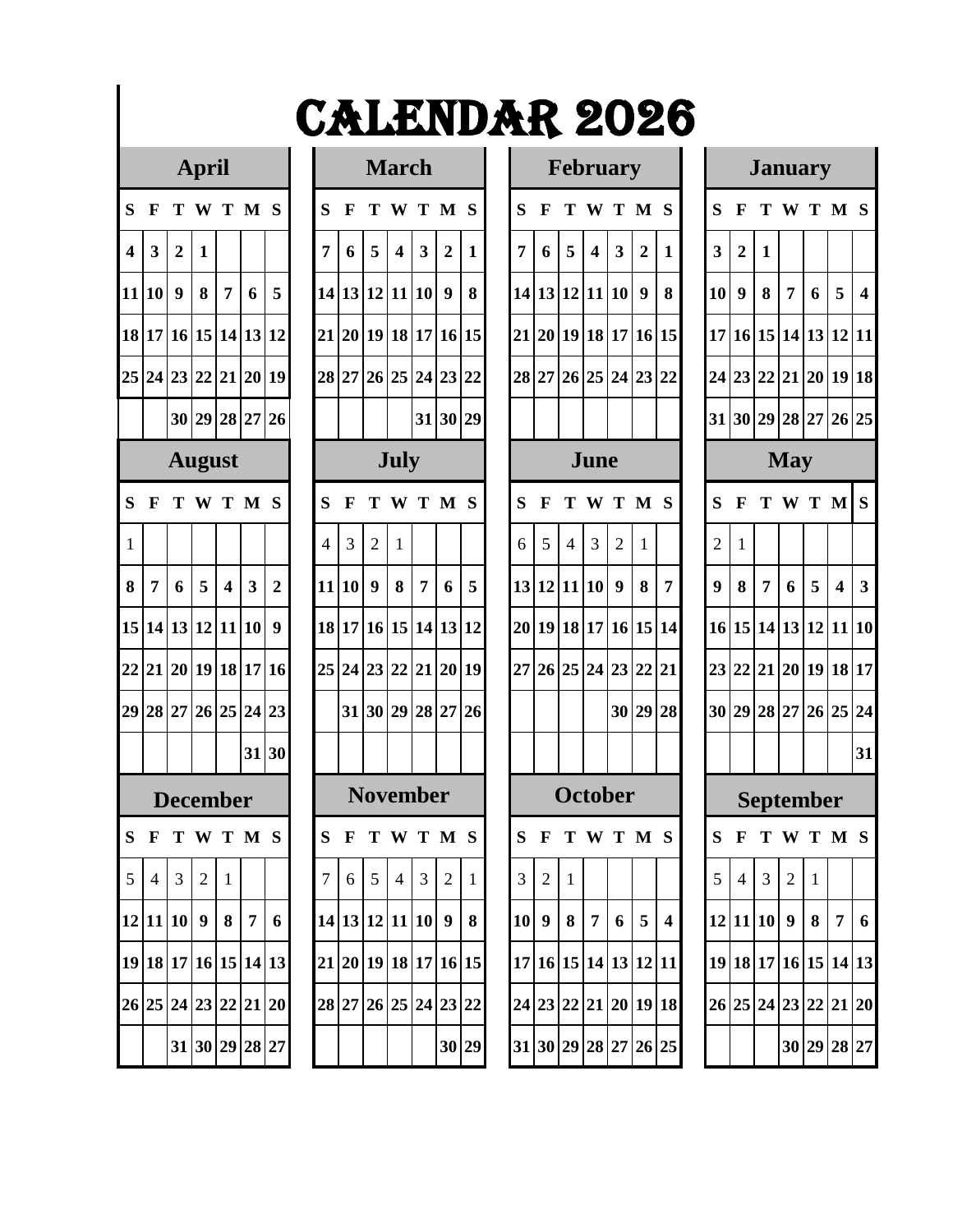|              |                      |                   | <b>April</b>   |   |           |                  |   |              |                         | <b>March</b>         |                |              |                |                 |              |                         |                         | <b>February</b> |              |           |                  |                 |
|--------------|----------------------|-------------------|----------------|---|-----------|------------------|---|--------------|-------------------------|----------------------|----------------|--------------|----------------|-----------------|--------------|-------------------------|-------------------------|-----------------|--------------|-----------|------------------|-----------------|
| S            | F                    |                   |                |   | T W T M S |                  | S | $\mathbf{F}$ |                         | T W T M S            |                |              |                | S               | $\mathbf{F}$ | T                       | W                       |                 | T M S        |           | S                | $\mathbf{F}$    |
| $\mathbf{3}$ | $\overline{2}$       | 1                 |                |   |           |                  | 6 | 5            | $\overline{\mathbf{4}}$ | 3 <sup>1</sup>       | $\overline{2}$ | $\mathbf{1}$ |                | 6               | 5            | $\overline{\mathbf{4}}$ | $\overline{\mathbf{3}}$ | $\overline{2}$  | $\mathbf{1}$ |           | $\overline{2}$   | $\vert$ 1       |
| 10 9         |                      | 8                 | $\overline{7}$ | 6 | 5         | $\boldsymbol{4}$ |   |              |                         | 13 12 11 10 9        |                | 8            | $\overline{7}$ |                 | 13 12 11 10  |                         |                         | 9               | 8            | 7         | $\boldsymbol{Q}$ | 8               |
|              | 17 16 15 14 13 12 11 |                   |                |   |           |                  |   |              |                         | 20 19 18 17 16 15 14 |                |              |                | 20 <sup>1</sup> |              |                         |                         | 19 18 17 16 15  |              | <b>14</b> | 16 13            |                 |
|              | 24 23 22 21 20 19 18 |                   |                |   |           |                  |   |              |                         | 27 26 25 24 23 22 21 |                |              |                | 27              |              |                         |                         | 26 25 24 23 22  |              | <b>21</b> | 23               | $\overline{2}$  |
|              |                      | 30 29 28 27 26 25 |                |   |           |                  |   |              |                         |                      |                |              | 31 30 29 28    |                 |              |                         |                         |                 |              | 28        | 30               | $\frac{129}{2}$ |

|                         |                      | <b>August</b>    |                  |   |                   |    |                 |                  |                         | <b>July</b>          |                  |              |                       |                  |                         |                | June             |                |                  |              |                 |                         |                  | Ma             |
|-------------------------|----------------------|------------------|------------------|---|-------------------|----|-----------------|------------------|-------------------------|----------------------|------------------|--------------|-----------------------|------------------|-------------------------|----------------|------------------|----------------|------------------|--------------|-----------------|-------------------------|------------------|----------------|
| S                       | F                    |                  |                  |   | T W T M S         |    | S               | F                | T                       | W T M                |                  |              | S                     | S                | F                       | Т              | W                | T              | M                | S            | S               | F                       | T                | $\mathbf w$    |
| 7                       | 6                    | 5                | $\boldsymbol{4}$ | 3 | $\overline{2}$    | 1  | 3               | $\overline{2}$   | 1                       |                      |                  |              |                       | 5                | $\overline{\mathbf{4}}$ | 3              | $\overline{2}$   | $\mathbf{1}$   |                  |              | $\mathbf{1}$    |                         |                  |                |
|                         | 14 13 12 11 10       |                  |                  |   | 9                 | 8  | 10 <sup>1</sup> | $\boldsymbol{q}$ | 8                       | 7                    | 6                | 5            | $\boldsymbol{\Delta}$ | 12               | 11                      | 10             | $\boldsymbol{9}$ | 8              | 7                | 6            | 8               | $\overline{7}$          | 6                | 5              |
| 21                      |                      |                  |                  |   | 20 19 18 17 16 15 |    |                 |                  |                         |                      |                  |              | 17 16 15 14 13 12 11  | 19               |                         |                |                  | 18 17 16 15 14 |                  | 13           | 15              | 14                      | 13 12            |                |
|                         | 28 27 26 25 24 23 22 |                  |                  |   |                   |    |                 | 24 23 22         |                         |                      | 21 20 19 18      |              |                       | 26               | 25                      | 24             | 23               | 22             | 21               | 20           | 22              | 21                      | 20 19            |                |
|                         |                      |                  |                  |   | 31 30 29          |    |                 |                  |                         | 31 30 29 28 27 26 25 |                  |              |                       |                  |                         |                | 30 <sup>°</sup>  | 29             | 28               | 27           | 29              | 28                      | 27 <sup>1</sup>  | 2 <sub>0</sub> |
|                         |                      |                  |                  |   |                   |    |                 |                  |                         |                      |                  |              |                       |                  |                         |                |                  |                |                  |              |                 |                         |                  |                |
|                         |                      | <b>December</b>  |                  |   |                   |    |                 |                  |                         | <b>November</b>      |                  |              |                       |                  |                         |                |                  | <b>October</b> |                  |              |                 |                         | Septer           |                |
| S                       | F                    |                  |                  |   | T W T M S         |    | S               | $\mathbf F$      | T                       | W T M                |                  |              | <b>S</b>              | S                | F                       | Т              | W                | T              | $\mathbf{M}$     | S            | S               | $\mathbf{F}$            | T                | $\mathbf W$    |
| $\overline{\mathbf{4}}$ | 3                    | $\overline{2}$   | 1                |   |                   |    | 6               | 5                | $\overline{\mathbf{4}}$ | 3                    | $\overline{2}$   | $\mathbf{1}$ |                       | $\overline{2}$   | $\mathbf{1}$            |                |                  |                |                  |              | 4               | $\overline{\mathbf{3}}$ | $\overline{2}$   | $\mathbf{1}$   |
| 11                      | <b>10</b>            | $\boldsymbol{9}$ | 8                | 7 | 6                 | 5  |                 |                  |                         | 13 12 11 10          | $\boldsymbol{9}$ | 8            | $\overline{7}$        | $\boldsymbol{9}$ | 8                       | $\overline{7}$ | 6                | 5              | $\boldsymbol{4}$ | $\mathbf{3}$ | 11              | 10                      | $\boldsymbol{9}$ | 8              |
|                         | 18 17 16 15 14 13 12 |                  |                  |   |                   |    |                 |                  |                         |                      |                  |              | 20 19 18 17 16 15 14  | 16               |                         | 15 14 13       |                  | 12             | 11               | 10           | 18              | 17                      | 16 13            |                |
|                         | 25 24 23 22 21 20 19 |                  |                  |   |                   |    |                 |                  |                         | 27 26 25 24 23 22    |                  |              | 21                    | 23               | 22                      | 21             | 20 <sup>1</sup>  | 19             | 18               | 17           | 25 <sup>1</sup> | 24                      | 23 <sup>1</sup>  | 2 <sup>′</sup> |
|                         |                      |                  |                  |   | 31 30 29 28 27    | 26 |                 |                  |                         |                      |                  | 30 29        | 28                    | 30               | 29                      | 28             | 27               | 26             | 25               | 24           |                 |                         | 30               | 2 <sup>0</sup> |
|                         |                      |                  |                  |   |                   |    |                 |                  |                         |                      |                  |              |                       |                  |                         |                |                  |                |                  |              |                 |                         |                  |                |

|                | April            |              |                         |                         |                      |                         |  |              |                      |                  | <b>March</b>   |                |   |                |                  |                         |                  |                  | <b>February</b>      |                         |              |                         |                 |                | <b>January</b>      |                         |                                  |                 |
|----------------|------------------|--------------|-------------------------|-------------------------|----------------------|-------------------------|--|--------------|----------------------|------------------|----------------|----------------|---|----------------|------------------|-------------------------|------------------|------------------|----------------------|-------------------------|--------------|-------------------------|-----------------|----------------|---------------------|-------------------------|----------------------------------|-----------------|
| S F            |                  |              |                         |                         | TWTMS                |                         |  | S            | F                    |                  | TWTMS          |                |   |                | S                | $\mathbf F$             | Т                | W                | T                    | $\mathbf{M}$            | $\mathbf S$  | S                       | $\mathbf{F}$    | Т              |                     |                         | W T M S                          |                 |
| 3              | $\overline{2}$   | 1            |                         |                         |                      |                         |  | 6            | 5                    | $\boldsymbol{4}$ | 3              | $\overline{2}$ | 1 |                | 6                | 5                       | $\boldsymbol{4}$ | $\mathbf{3}$     | $\overline{2}$       | $\mathbf{1}$            |              | $\overline{2}$          | $\mathbf{1}$    |                |                     |                         |                                  |                 |
| 10 l           | $\boldsymbol{9}$ | 8            | 7                       | 6                       | 5                    | $\overline{\mathbf{4}}$ |  |              | 13 12 11 10          |                  |                | 9              | 8 | $\overline{7}$ | 13               | 12                      | 11               | 10               | $\boldsymbol{9}$     | 8                       | 7            | 9                       | 8               | $\overline{7}$ | 6                   | 5                       | $\overline{\mathbf{4}}$          | $\mathbf{3}$    |
|                |                  |              |                         |                         | 17 16 15 14 13 12 11 |                         |  |              | 20 19 18 17 16 15 14 |                  |                |                |   |                | 20 <sup>1</sup>  | 19                      |                  | 18 17            | 16                   | <b>15</b>               | 14           | 16                      | 15              | 14             | 13                  | <b>12</b>               | 11                               | <b>10</b>       |
|                |                  |              |                         |                         | 24 23 22 21 20 19 18 |                         |  |              | 27 26 25 24 23 22 21 |                  |                |                |   |                | 27               | 26                      | 25 <sup>1</sup>  | 24               | 23                   | 22                      | 21           | 23                      | 22              | 21             |                     | 20 19 18                |                                  | <b>17</b>       |
|                |                  |              |                         |                         | 30 29 28 27 26 25    |                         |  |              |                      |                  |                | 31 30 29 28    |   |                |                  |                         |                  |                  |                      |                         | 28           | 30                      | 29              | 28             | 27                  | 26 25                   |                                  | 24              |
|                |                  |              |                         |                         |                      |                         |  |              |                      |                  |                |                |   |                |                  |                         |                  |                  |                      |                         |              |                         |                 |                |                     |                         |                                  | 31              |
|                |                  |              | <b>August</b>           |                         |                      |                         |  |              |                      |                  | July           |                |   |                |                  |                         |                  | June             |                      |                         |              |                         |                 |                | <b>May</b>          |                         |                                  |                 |
| S.             | $\mathbf F$      |              |                         |                         | TWTMS                |                         |  | S            | $\mathbf F$          |                  | TWTMS          |                |   |                | S                | $\mathbf F$             | т                | W                | T                    | M <sub>S</sub>          |              | S                       | $\mathbf{F}$    | T              | W                   | T                       | M                                | S               |
| $\overline{7}$ | 6                | 5            | $\overline{\mathbf{4}}$ | $\overline{\mathbf{3}}$ | $\overline{2}$       | $\mathbf{1}$            |  | $\mathbf{3}$ | $\boldsymbol{2}$     | 1                |                |                |   |                | 5                | $\overline{\mathbf{4}}$ | $\mathbf{3}$     | $\overline{2}$   | 1                    |                         |              | 1                       |                 |                |                     |                         |                                  |                 |
|                |                  |              | 14 13 12 11 10          |                         | $\boldsymbol{9}$     | 8                       |  | <b>10</b>    | $\boldsymbol{9}$     | 8                | $\overline{7}$ | 6              | 5 | 4              | 12               | 11                      | 10               | $\boldsymbol{9}$ | 8                    | $\overline{7}$          | 6            | 8                       | 7               | 6              | 5                   | $\overline{\mathbf{4}}$ | 3                                | $\overline{2}$  |
|                |                  |              |                         |                         | 21 20 19 18 17 16 15 |                         |  |              | 17 16 15 14 13 12 11 |                  |                |                |   |                |                  | 19 18                   | 17               | 16               | 15                   | 14                      | <b>13</b>    | 15                      |                 | 14 13          | 12                  | 11                      | 10                               | 9               |
|                |                  |              |                         |                         | 28 27 26 25 24 23 22 |                         |  |              | 24 23 22 21 20 19 18 |                  |                |                |   |                |                  | 26 25                   | 24               | 23               | 22                   | 21                      | 20           | 22                      | 21              |                | $20$   19   18   17 |                         |                                  | <b>16</b>       |
|                |                  |              |                         |                         | 31 30 29             |                         |  |              | 31 30 29 28 27 26 25 |                  |                |                |   |                |                  |                         |                  | 30               | 29                   | 28                      | 27           | 29                      | 28 <sup>1</sup> | 27             | 26                  | 25                      | 24                               | 23              |
|                |                  |              |                         |                         |                      |                         |  |              |                      |                  |                |                |   |                |                  |                         |                  |                  |                      |                         |              |                         |                 |                |                     |                         | 31                               | 30              |
|                |                  |              | <b>December</b>         |                         |                      |                         |  |              |                      | <b>November</b>  |                |                |   |                |                  |                         |                  |                  | <b>October</b>       |                         |              |                         |                 |                | <b>September</b>    |                         |                                  |                 |
|                |                  |              |                         |                         | S F T W T M S        |                         |  |              | S F T W T M S        |                  |                |                |   |                |                  |                         |                  |                  | $S$ F T W T M S      |                         |              |                         |                 |                |                     |                         | S F T W T M S                    |                 |
|                | $4 \mid 3 \mid$  | $\mathbf{2}$ | 1                       |                         |                      |                         |  |              | 6 5 4                |                  | $3^{\circ}$    | $\overline{2}$ | 1 |                | $\boldsymbol{2}$ | 1                       |                  |                  |                      |                         |              | $\overline{\mathbf{4}}$ | $\mathbf{3}$    | $\overline{2}$ | -1                  |                         |                                  |                 |
|                |                  |              | 11   10   9   8   7     |                         |                      | $6 \mid 5$              |  |              | 13 12 11 10 9 8 7    |                  |                |                |   |                | 9                | 8                       | $7\overline{ }$  | 6                | 5 <sup>5</sup>       | $\overline{\mathbf{4}}$ | $\mathbf{3}$ |                         | 11 10           | 9              | 8                   | $\overline{7}$          | 6                                | $5\overline{)}$ |
|                |                  |              |                         |                         | 18 17 16 15 14 13 12 |                         |  |              | 20 19 18 17 16 15 14 |                  |                |                |   |                |                  |                         |                  |                  | 16 15 14 13 12 11 10 |                         |              |                         |                 |                |                     |                         | 18   17   16   15   14   13   12 |                 |
|                |                  |              |                         |                         | 25 24 23 22 21 20 19 |                         |  |              | 27 26 25 24 23 22 21 |                  |                |                |   |                |                  |                         |                  |                  | 23 22 21 20 19 18 17 |                         |              |                         |                 |                |                     |                         | 25 24 23 22 21 20 19             |                 |
|                |                  |              |                         |                         | 31 30 29 28 27 26    |                         |  |              |                      |                  |                |                |   | 30 29 28       |                  |                         |                  |                  | 30 29 28 27 26 25 24 |                         | 31           |                         |                 |                |                     |                         | 30 29 28 27 26                   |                 |
|                |                  |              |                         |                         |                      |                         |  |              |                      |                  |                |                |   |                |                  |                         |                  |                  |                      |                         |              |                         |                 |                |                     |                         |                                  |                 |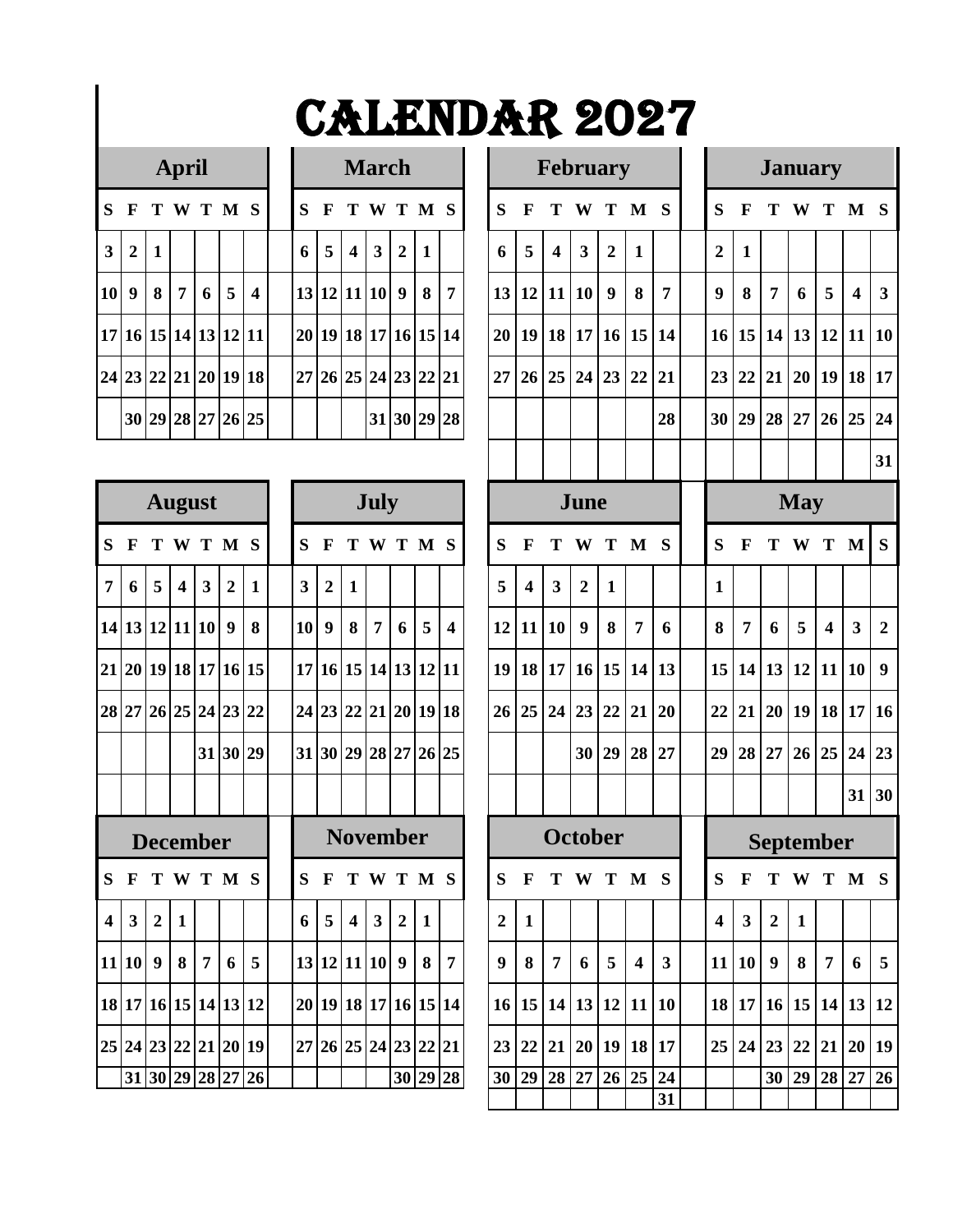|                |                      |                 | <b>April</b>     |            |                 |                  |                |                | <b>March</b>         |                |                |                |                      |                |                         |                | <b>February</b>  |                |                      |           |                  |                      |                  | <b>January</b> |                         |                |                |
|----------------|----------------------|-----------------|------------------|------------|-----------------|------------------|----------------|----------------|----------------------|----------------|----------------|----------------|----------------------|----------------|-------------------------|----------------|------------------|----------------|----------------------|-----------|------------------|----------------------|------------------|----------------|-------------------------|----------------|----------------|
| S              | $\mathbf{F}$         |                 |                  |            | TWTMS           |                  | S              | $\mathbf{F}$   |                      |                |                | TWTMS          |                      | S              | $\mathbf F$             | Т              |                  |                | W T M                | S         | S                | F                    | т                |                |                         | W T M S        |                |
| $\mathbf{1}$   |                      |                 |                  |            |                 |                  | $\overline{4}$ | 3 <sup>1</sup> | $\boldsymbol{2}$     | 1              |                |                |                      | 5              | $\overline{\mathbf{4}}$ | $\mathbf{3}$   | $\boldsymbol{2}$ | 1              |                      |           | $\mathbf{1}$     |                      |                  |                |                         |                |                |
| 8              | 7                    | 6               | 5                | $\vert$    | 3 <sup>l</sup>  | $\boldsymbol{2}$ |                | 11 10          | 9                    | 8              | 7 <sup>1</sup> | 6 <sup>1</sup> | 5                    | 12             | 11                      | <b>10</b>      | 9                | 8              | 7                    | 6         | 8                | 7                    | 6                | 5              | $\overline{\mathbf{4}}$ | $\mathbf{3}$   | $\overline{2}$ |
|                | 15 14 13 12 11 10    |                 |                  |            |                 | 9                |                |                | 18 17 16 15 14 13 12 |                |                |                |                      |                | 19 18                   |                |                  |                | 17 16 15 14          | 13        |                  | 15 14 13 12 11 10    |                  |                |                         |                | $\mathsf{S}$   |
|                | 22 21 20 19 18 17 16 |                 |                  |            |                 |                  |                |                |                      |                |                |                | 25 24 23 22 21 20 19 | 26             | 25                      | 24             | 23               | 22             | 21                   | 20        | 22               | 21                   |                  |                |                         | 20 19 18 17 16 |                |
|                | 29 28 27 26 25 24 23 |                 |                  |            |                 |                  |                |                |                      |                |                |                | 31 30 29 28 27 26    |                |                         |                |                  | 29             | 28                   | 27        | 29               | 28                   | 27               | 26             |                         | $25$ 24 $23$   |                |
|                |                      |                 |                  |            |                 | 30               |                |                |                      |                |                |                |                      |                |                         |                |                  |                |                      |           |                  |                      |                  |                |                         | $31 \, 30$     |                |
|                |                      | <b>August</b>   |                  |            |                 |                  |                |                |                      | July           |                |                |                      |                |                         |                | June             |                |                      |           |                  |                      |                  | <b>May</b>     |                         |                |                |
| S              | F                    |                 |                  |            | TWTMS           |                  | S              | $\mathbf{F}$   |                      |                |                | TWTMS          |                      | S              | $\mathbf{F}$            | T              |                  |                | W T M S              |           | S                | F                    |                  |                | T W T M                 |                | S              |
| 5              | $\boldsymbol{4}$     | $\mathbf{3}$    | $\boldsymbol{2}$ | 1          |                 |                  | 1              |                |                      |                |                |                |                      | 3              | $\boldsymbol{2}$        | 1              |                  |                |                      |           | 6                | 5                    | $\boldsymbol{4}$ | 3              | $\boldsymbol{2}$        | 1              |                |
|                | 12 11 10             |                 | 9                | 8          | 7 <sup>1</sup>  | 6                | $\vert$        | 7 <sup>1</sup> | 6                    | 5 <sub>l</sub> | $\vert$        | 3              | $\boldsymbol{2}$     | <b>10</b>      | 9                       | 8              | $\overline{7}$   | 6 <sup>1</sup> | 5                    | 4         | 13               | 12                   |                  | 11 10          | 9                       | 8              | 7              |
|                | 19 18 17 16 15 14 13 |                 |                  |            |                 |                  |                |                | 15 14 13 12 11 10    |                |                |                | 9                    |                | 17 16                   |                |                  |                | 15 14 13 12          | <b>11</b> |                  | 20 19 18 17 16 15 14 |                  |                |                         |                |                |
|                | 26 25 24 23 22 21 20 |                 |                  |            |                 |                  |                |                |                      |                |                |                | 22 21 20 19 18 17 16 | 24             | 23                      | 22             | 21               | 20             | 19                   | 18        | 27               | 26                   | 25               | 24             | 23                      | 22             | 21             |
|                |                      |                 |                  |            | 31 30 29 28 27  |                  |                |                | 29 28 27 26 25 24 23 |                |                |                |                      |                | 30                      | 29             | 28               | 27             | 26                   | 25        |                  |                      |                  | 31             |                         | 30 29          | $2\epsilon$    |
|                |                      |                 |                  |            |                 |                  |                |                |                      |                |                |                | 31 30                |                |                         |                |                  |                |                      |           |                  |                      |                  |                |                         |                |                |
|                |                      | <b>December</b> |                  |            |                 |                  |                |                | <b>November</b>      |                |                |                |                      |                |                         |                | October          |                |                      |           |                  |                      |                  |                | <b>September</b>        |                |                |
|                | S F T W T M S        |                 |                  |            |                 |                  |                |                | S F T W T M S        |                |                |                |                      |                |                         |                |                  |                | S F T W T M S        |           | S.               | F T W T M S          |                  |                |                         |                |                |
| $\mathbf{2}$   | $\mathbf{1}$         |                 |                  |            |                 |                  | 4              | 3              | $\mathbf{2}$         | -1             |                |                |                      | $\overline{7}$ | 6                       | 5 <sub>l</sub> | $\overline{4}$   | $\mathbf{3}$   | $\mathbf{2}$         | -1        | $\boldsymbol{2}$ | $\mathbf{1}$         |                  |                |                         |                |                |
| 9 <sub>l</sub> | 8 <sup>l</sup>       | 7 <sup>1</sup>  |                  | $6 \mid 5$ | $\vert 4 \vert$ | $\mathbf{3}$     |                |                | $11 10 $ 9 8 7       |                |                |                | 6 <sub>5</sub>       |                |                         |                | 14 13 12 11 10   |                | 9                    | 8         | 9                | 8                    | 7 <sup>1</sup>   | 6              | 5 <sup>1</sup>          | $\vert$        | $\mathbf{c}$   |
|                | 16 15 14 13 12 11 10 |                 |                  |            |                 |                  |                |                |                      |                |                |                | 18 17 16 15 14 13 12 |                |                         |                |                  |                | 21 20 19 18 17 16 15 |           |                  | 16 15 14 13 12 11 10 |                  |                |                         |                |                |
|                | 23 22 21 20 19 18 17 |                 |                  |            |                 |                  |                |                |                      |                |                |                | 25 24 23 22 21 20 19 |                |                         |                |                  |                | 28 27 26 25 24 23 22 |           |                  | 23 22 21 20 19 18 17 |                  |                |                         |                |                |
|                | 30 29 28 27 26 25 24 |                 |                  |            |                 | $\overline{31}$  |                |                |                      |                |                |                | 30 29 28 27 26       |                |                         |                |                  |                | $31\overline{30}$ 29 |           |                  | 30 29 28 27 26 25 24 |                  |                |                         |                |                |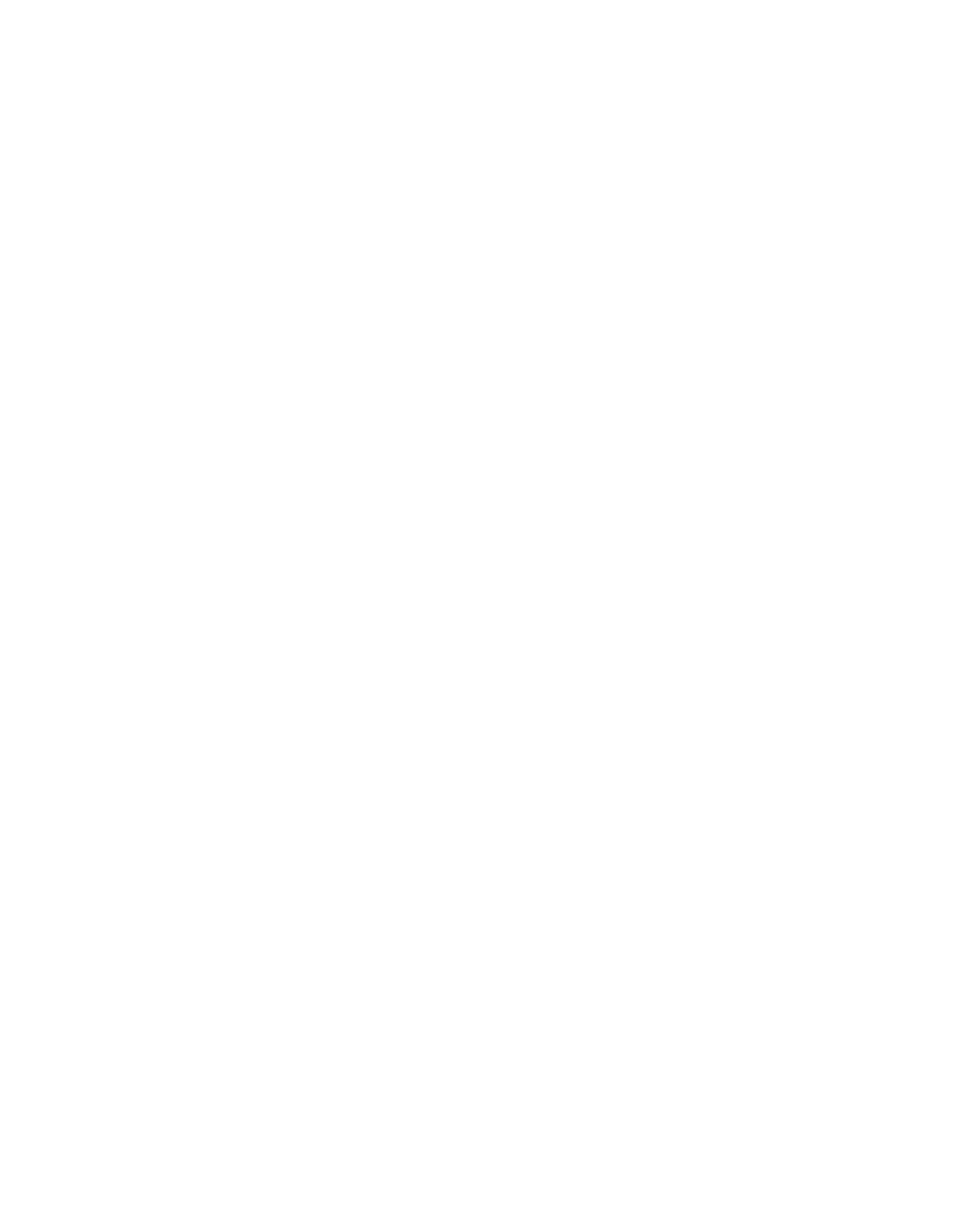|                | <b>April</b> |                                                                                                                                                                                                                                                                                                                                                                                                                                                                                                 |   |  |  |                  |  |                |                  | <b>March</b>                     |                  |                |                |                  |              |                  |              | <b>February</b> |    |                      |                         |              |                         |                  | <b>January</b>   |                  |                      |                |
|----------------|--------------|-------------------------------------------------------------------------------------------------------------------------------------------------------------------------------------------------------------------------------------------------------------------------------------------------------------------------------------------------------------------------------------------------------------------------------------------------------------------------------------------------|---|--|--|------------------|--|----------------|------------------|----------------------------------|------------------|----------------|----------------|------------------|--------------|------------------|--------------|-----------------|----|----------------------|-------------------------|--------------|-------------------------|------------------|------------------|------------------|----------------------|----------------|
| S              | F            |                                                                                                                                                                                                                                                                                                                                                                                                                                                                                                 |   |  |  |                  |  | S              | $\mathbf F$      | T                                |                  |                | WTMS           |                  | S            | $\mathbf F$      | Т            | W               | T  | $\mathbf M$          | S                       | S            | F                       | Т                | W                |                  | T M S                |                |
| 1              |              |                                                                                                                                                                                                                                                                                                                                                                                                                                                                                                 |   |  |  |                  |  | 3              | $\boldsymbol{2}$ | 1                                |                  |                |                |                  | $\mathbf{3}$ | $\boldsymbol{2}$ | $\mathbf{1}$ |                 |    |                      |                         | 6            | 5                       | $\boldsymbol{4}$ | $\mathbf{3}$     | $\boldsymbol{2}$ | $\mathbf{1}$         |                |
| 8              | 7            | 6                                                                                                                                                                                                                                                                                                                                                                                                                                                                                               | 5 |  |  | $\overline{2}$   |  |                | 11 10            | $\boldsymbol{9}$                 | 8                | 7 <sup>1</sup> | 6 <sup>1</sup> | 5                | <b>10</b>    | $\boldsymbol{9}$ | 8            | $\overline{7}$  | 6  | 5 <sup>1</sup>       | $\overline{\mathbf{4}}$ | 13           | 12                      |                  | 11 10            | 9                | 8                    | $7 \vert$      |
|                |              |                                                                                                                                                                                                                                                                                                                                                                                                                                                                                                 |   |  |  |                  |  |                |                  | 18 17 16 15 14 13 12             |                  |                |                |                  | 17           |                  |              |                 |    | 16 15 14 13 12 11    |                         | 20           |                         |                  |                  |                  | 19 18 17 16 15       | 14             |
| 22             |              |                                                                                                                                                                                                                                                                                                                                                                                                                                                                                                 |   |  |  |                  |  |                |                  | 25 24 23 22 21 20 19             |                  |                |                |                  | 24           | 23               | 22           | 21              |    | $20$ 19 18           |                         | 27           | 26                      |                  | 25 24 23 22      |                  |                      | 21             |
|                |              |                                                                                                                                                                                                                                                                                                                                                                                                                                                                                                 |   |  |  |                  |  |                |                  | 31 30 29 28 27 26                |                  |                |                |                  |              |                  |              | 28              | 27 | 26                   | 25                      |              |                         |                  | 31               |                  | 30 29                | $2\epsilon$    |
|                |              |                                                                                                                                                                                                                                                                                                                                                                                                                                                                                                 |   |  |  |                  |  |                |                  |                                  |                  |                |                |                  |              |                  |              |                 |    |                      |                         |              |                         |                  |                  |                  |                      |                |
|                |              |                                                                                                                                                                                                                                                                                                                                                                                                                                                                                                 |   |  |  |                  |  |                |                  |                                  | <b>July</b>      |                |                |                  |              |                  |              | June            |    |                      |                         |              |                         |                  | <b>May</b>       |                  |                      |                |
| S              | F            |                                                                                                                                                                                                                                                                                                                                                                                                                                                                                                 |   |  |  |                  |  | S              | $\mathbf{F}$     |                                  |                  |                | TWTMS          |                  | S            | $\mathbf F$      | T            | W               |    | T M S                |                         | S            | F                       | Т                | W T M            |                  |                      | S              |
| $\overline{4}$ |              | $\boldsymbol{2}$                                                                                                                                                                                                                                                                                                                                                                                                                                                                                | 1 |  |  |                  |  | $\overline{7}$ | 6                | 5                                | $\boldsymbol{4}$ | 3              | $\overline{2}$ | $\mathbf{1}$     | 3            | $\boldsymbol{2}$ | $\mathbf{1}$ |                 |    |                      |                         | 5            | $\overline{\mathbf{4}}$ | $\mathbf{3}$     | $\boldsymbol{2}$ | 1                |                      |                |
|                |              |                                                                                                                                                                                                                                                                                                                                                                                                                                                                                                 |   |  |  |                  |  |                |                  | 14 13 12 11 10                   |                  |                | 9              | 8                | 10           | $\boldsymbol{9}$ | 8            | $\overline{7}$  | 6  | 5 <sup>1</sup>       | $\overline{\mathbf{4}}$ | 12           | <b>11</b>               | <b>10</b>        | $\boldsymbol{9}$ | $\vert$          | 7                    | 20             |
|                |              |                                                                                                                                                                                                                                                                                                                                                                                                                                                                                                 |   |  |  |                  |  |                |                  | 21 20 19 18 17 16 15             |                  |                |                |                  |              |                  |              |                 |    | 17 16 15 14 13 12 11 |                         |              |                         |                  |                  |                  | 19 18 17 16 15 14 21 |                |
|                |              |                                                                                                                                                                                                                                                                                                                                                                                                                                                                                                 |   |  |  |                  |  |                |                  | 28 27 26 25 24 23 22             |                  |                |                |                  | 24           | 23               | 22           | 21              |    | 20 19                | 18                      | 26           | 25                      |                  | 24 23 22         |                  | 21                   | 22             |
|                |              |                                                                                                                                                                                                                                                                                                                                                                                                                                                                                                 |   |  |  |                  |  |                |                  |                                  |                  |                | 31 30 29       |                  | 31           |                  |              |                 |    | 30 29 28 27 26 25    |                         |              |                         |                  |                  |                  | 30 29 28 23          |                |
|                |              |                                                                                                                                                                                                                                                                                                                                                                                                                                                                                                 |   |  |  |                  |  |                |                  | <b>November</b>                  |                  |                |                |                  |              |                  |              | <b>October</b>  |    |                      |                         |              |                         |                  | <b>September</b> |                  |                      |                |
|                |              |                                                                                                                                                                                                                                                                                                                                                                                                                                                                                                 |   |  |  |                  |  |                |                  | <b>SFTWTMS</b>                   |                  |                |                |                  | S            |                  |              |                 |    | F T W T M S          |                         | S.           | $\mathbf{F}$            |                  |                  |                  | TWTMS                |                |
| $\mathbf{1}$   |              |                                                                                                                                                                                                                                                                                                                                                                                                                                                                                                 |   |  |  |                  |  | 3              | $\mathbf{2}$     | $\mathbf{1}$                     |                  |                |                |                  | 7            | 6                | 5            | $\overline{4}$  | 3  | $\overline{2}$       | 1                       | $\mathbf{1}$ |                         |                  |                  |                  |                      |                |
| $\bf{8}$       |              |                                                                                                                                                                                                                                                                                                                                                                                                                                                                                                 |   |  |  | $\boldsymbol{2}$ |  | <b>10</b>      | 9                | 8                                | $\overline{7}$   | 6 <sup>1</sup> | 5 <sup>1</sup> | $\boldsymbol{4}$ |              |                  |              | 14 13 12 11 10  |    | 9 <sup>1</sup>       | 8                       | 8            | 7                       | 6                | $5\overline{)}$  | $\boldsymbol{4}$ | $\mathbf{3}$         | $\overline{2}$ |
|                |              |                                                                                                                                                                                                                                                                                                                                                                                                                                                                                                 |   |  |  |                  |  |                |                  | 17   16   15   14   13   12   11 |                  |                |                |                  | 21           |                  |              | 20 19 18 17     |    |                      | 16 15                   | 15           |                         |                  | 14 13 12 11 10   |                  |                      | $\mathbf{g}$   |
| 22             |              | TWTMS<br>3<br>$\overline{4}$<br>15 14 13 12 11 10<br>9<br>21 20 19 18 17 16<br>29 28 27 26 25 24 23<br>31 30<br><b>August</b><br>TWTMS<br>3 <sup>1</sup><br>5 <sub>l</sub><br>12 11 10<br>9<br>$\vert$<br>7 <sup>1</sup><br>19 18 17 16 15 14 12<br>26 25 24 23 22 21 20<br>31 30 29 28 27<br><b>December</b><br><b>SFTWTMS</b><br>7 <sup>1</sup><br>5 <sub>l</sub><br>3<br>$\boldsymbol{4}$<br>6<br>9<br>15 14 13 12 11 10 <br>21 20 19 18 17 16<br>29 28 27 26 25 24 23<br>$\overline{31}$ 30 |   |  |  |                  |  |                |                  | 24 23 22 21 20 19 18             |                  |                |                |                  | 28           | 27               |              | 26 25           | 24 | 23                   | 22                      | 22           | 21                      |                  |                  |                  | 20 19 18 17 16       |                |
|                |              |                                                                                                                                                                                                                                                                                                                                                                                                                                                                                                 |   |  |  |                  |  |                |                  | 30 29 28 27 26 25                |                  |                |                |                  |              |                  |              |                 | 31 | 30                   | 29                      | 29           | 28                      | 27               | 26               |                  | $25 \mid 24 \mid 23$ |                |